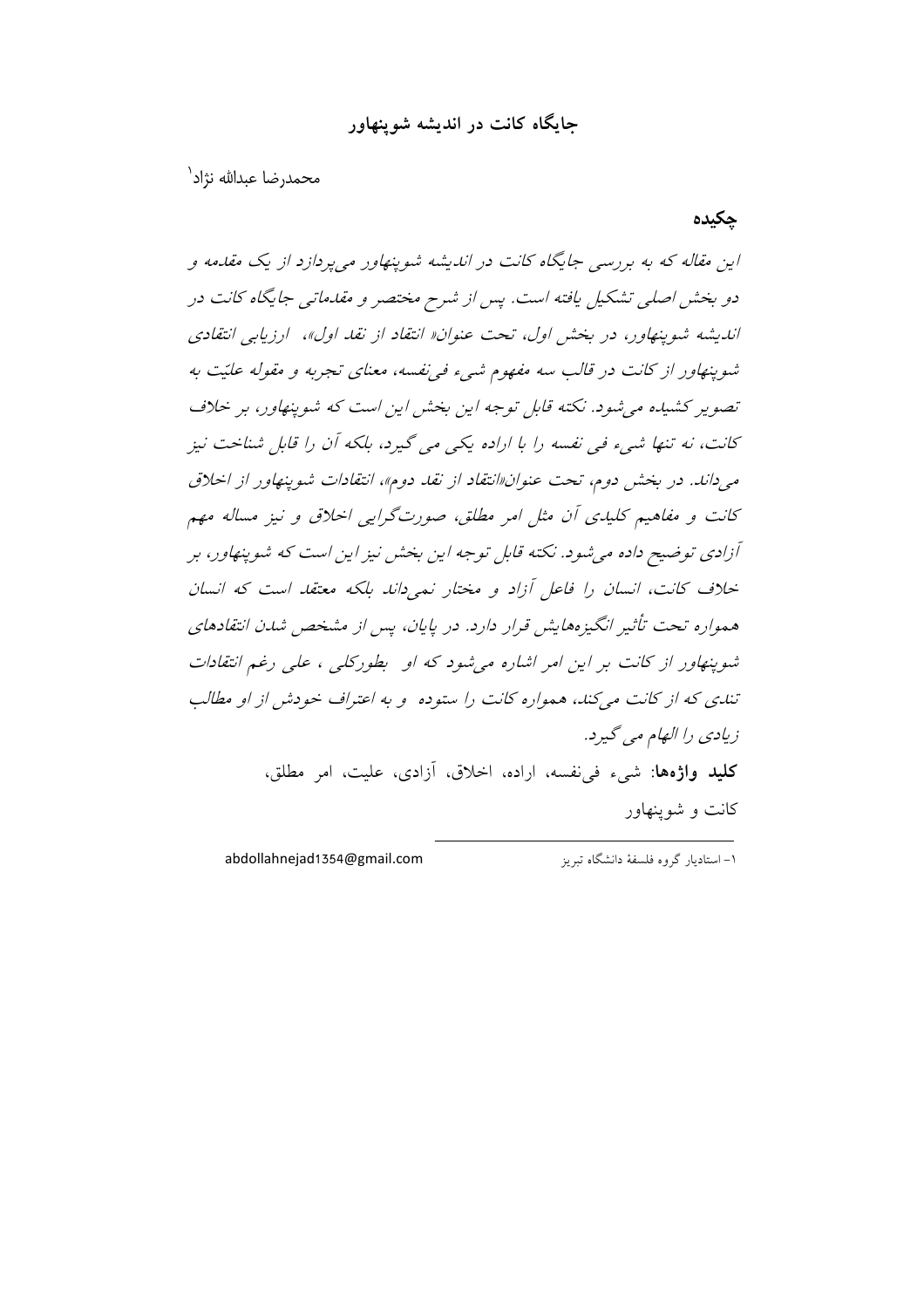شوپنهاور فیلسوفی است که برای بیان دیدگاههای فلسفی خود از زبان ادبی بهره می جوید. نمونه چنین سبکی را می توان در کتاب معروف او یعنی *جهان همچون* اراده و تصور ملاحظه نمود. او ضمن انتقاد از تفکرات فلسفی عصر خودش از جمله ایده آلیسم کانتی و هگلی، مفهوم اراده(Will) را، که عنصری بنیادی هم در انسان و هم در طبیعت تلقی می شود، به عنوان محور اصلی فلسفه خود قرار میدهد. از سوی دیگر، فیلسوفان و متفکرانی مثل افلاطون و هگل و حتی مکتبهای عرفانی و بودایی شرقی مثل هندویسم و بودایسم تأثیر بسزایی بر اندیشهٔ شوپنهاور داشته اند که بررسی جایگاه هر یک از اینها خود مقالات مجزایی را می طلبد'. هدف این نوشته تنها بررسی اندیشه های یکی از فیلسوفان تاثیرگذار در اندیشهٔ شوپنهاور یعنی کانت است. به همین جهت سعی خواهیم کرد تا روایت شوینهاور از کانت را با تکیه بر کتابهای او بیان کنیم. بی شک شوینهاور کانت را می ستود و خودش را حقیقتاً وارث فلسفی کانت میدانست و به خود میبالید که خودش را یک کانتی می خواند. بهترین گواه بر این امر گفتهٔ خود شوینهاور در«دیباچه ویراست نخستِ» کتاب *جهان همچون اراده و تصور* است که تأثیر آثار این فیلسوف را به عمل جراحی انجام شده روی چشم فرد مبتلا به بیماری آب مروارید تشبیه نموده است. او در آنجا می گوید: «بارها گفتهام، به گمان من تأثیری که این آثار بر ذهن مخاطب میگذارند همچون تأثیر جراحی بر چشم شخصی مبتلا به آب مروارید است. اما اگر بخواهیم تشبیه را ادامه دهیم، باید بگویم که هدف من این بود که به کسانی که تحت آن عمل جراحی قرارگرفتهاند یک جفت عینک هدیه دهم، که ضروریترین شرط برای استفاده از آن-ها خود أن جراحي است»(شوينهاور١٣٩٠ص/١١). او بلافاصله با لحني أميخته به تحسین و تقبیح میگوید « با این که کار خود را تا حد زیادی از دستاوردهای کانتِ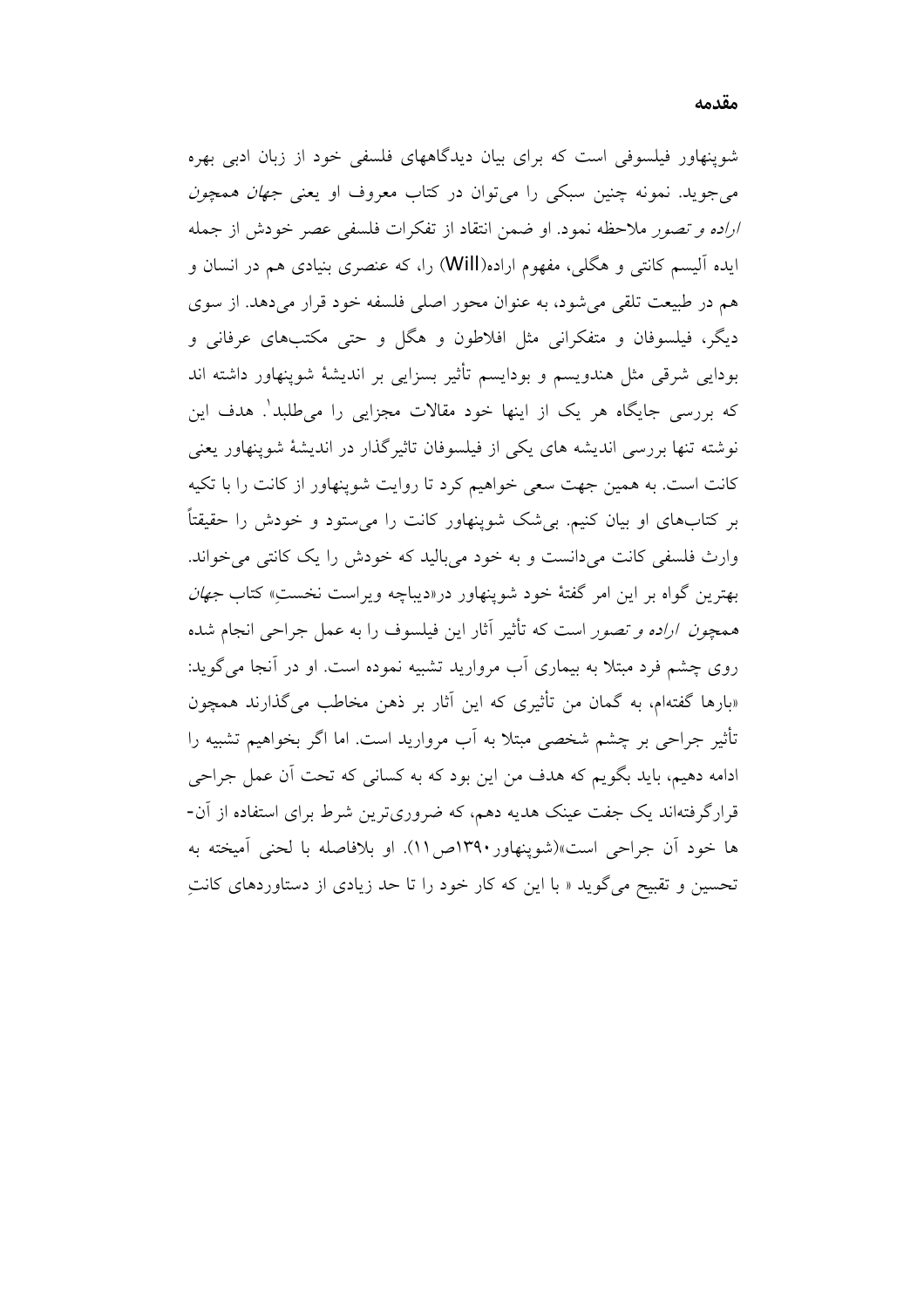بزرگ آغاز می کنم، اما مطالعهٔ جدی آثار وی مرا قادر به کشف اشتباهات مهلک در آنها کرده است. من باید این اشتباهات را آشکار کرده و مورد نقد قرار میدادم تا بتوانم مطالب صحیح و دقیق آموزهٔ وی را، خالص و بری از آن اشتباهات، به عنوان پیشفررض به کارگیرم»(همان صص ١١–١٢). شوپنهاور به زعم خودش از بینشهای کانت الهام می گیرد ولی خطاهای او را نیز عیان می سازد. بدین جهت با اندکی مطالعه در نوشتههای او درمی یابیم که استنادهای بی شمار شوپنهاور به کانت هم حاوی تحسین اند و هم حاوی تقبیح. اما در نوشتههای وی گویی وزنهٔ تقبیح بر وزنهٔ تحسین سنگینی میکند و ما سنگینی این تقبیح را بیشتر در نوشتههای اخلاقی او از جمله *پایهٔ اخلاق احساس می کنیم* که بخش عمدهای از آن به نقد ساحت فلسفهٔ عملي يا اخلاق كانتي اختصاص يافته است. شوينهاور نسبت به فلسفة نظري كانت اندکی همدلی از خود نشان میدهد، اما در فلسفهٔ عملی این احساس همدلی جای خود را به احساس تنفر و بیزاری از اخلاق کانتی میدهد. برای مثال او در کتاب *پایهٔ* اخلاق می نویسد که «قصد من اثبات این امر است که عقل عملی و امر مطلق کانت فرضهای کاملاً غیرقابل توجیه، بیپایه و ساختگیاند»( Schopenhauer  $(1910, pp.11)$ 

بنابراین، معلوم می شود که جایگاه کانت در فلسفهٔ شوپنهاور جایگاه منحصربفردی است که هیچ فیلسوف دیگری نتوانسته از چنین جایگاه خاصی برخوردار باشد. می-توان چند دلیل عمده برای این جایگاه برشمرد. یکی اینکه شوینهاور به گفته خودش فلسفهاش را از كانت آغاز مى كند، هر چند كه انتقادات تندى نيز بر آن وارد مى سازد. به بیان دیگر، شوپنهاور هم مفسر و هم منتقد فلسفهٔ کانت است. دیگر اینکه فلسفه غالب در عصر شوپنهاور همچنان فلسفهٔ کانتی بود و او در چنین فضایی می خواهد فلسفهٔ خود را بیان کند و لاجرم میباید نسبت به فلسفهٔ کانت و به قول خودش به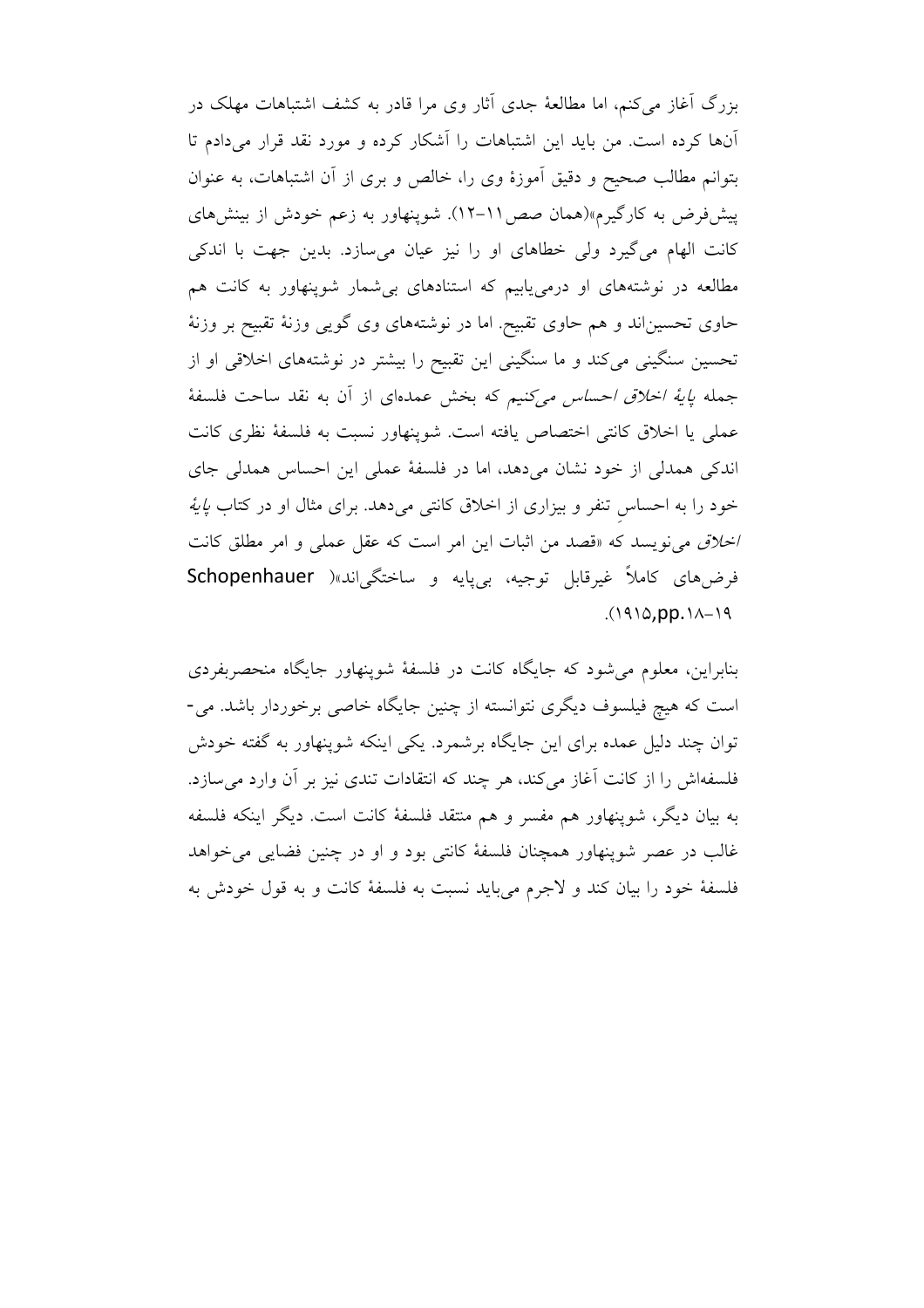خطاها و اشتباهات او واكنش نشان دهد. علاوه براين دو مورد، تمايز كانتي بين پدیدار و شیء فی نفسه (یا نومن و فنومن) و ناشناختنی بودن نومن انگیزه اصلی شوینهاور در نگارش کتاب *جهان همچون اراده و تصور*محسوب میگردد. با توجه به این امر، در این نوشته سعی میکنیم هر دو جنبه را باهم در نظر بگیریم تا شاید بتوان جایگاه کانت در اندیشه شوینهاور را بهتر درک کنیم ٔ

عقل نظري همراه با ادعاىهاى معرفتى أن و عقل عملى با قوانين و اصول مطلق اش مسائلی هستند که شوینهاور در آثار خود می خواهد آنها را مورد ارزیابی انتقادی قرار دهد. بخش نخست مقاله حاضر، تحت عنوان « انتقاد از نقد اول»، نگاه انتقادى شوپنهاور نسبت به فلسفهٔ نظری کانت و مفاهیم مطرح شده در آن مثل تمایز نومن و فنومن يا مسالة تجربه را به تصوير مي كشد. بخش دوم نيز، تحت عنوان «انتقاد از نقد دوم»، انتقادات تند شوینهاور از نظریهٔ اخلاقی کانت و مسائل مطرح شده در آن از قبیل اصول پیشینی اخلاق را معرفی می کند. در نهایت با تحلیل و ارزیابی مطالب مندرج در این دو بخش، بر نقش محوری کانت در فلسفهٔ شوینهاور مشخص می-گر دد.

#### انتقاد از نقد اول

شوینهاور به جلد اول *جهان همچون اراده و تصور* ضمیمهای تحت *عنوان « نقد فلسفه کانتی»* اضافه کرده که در آن به تشریح و تفسیر انتقادی فلسفه نظری می-یردازد. او به خوانندگان توصیه میکند که قبل از خواندن این کتاب ابتدا این «ضميمه» را بخوانند. او در آنجا مي گويد كه «فلسفه من بر فلسفهٔ كانت ابتدا مي كند و لذا مستلزم شناخت جامعی از آن فلسفه است»(شوپنهاور ۱۳۹۰ص۱۹). شوپنهاور در این ضمیمه بسیاری از مفاهیم کلیدی موجود در فلسفه نظری کانت را مطابق با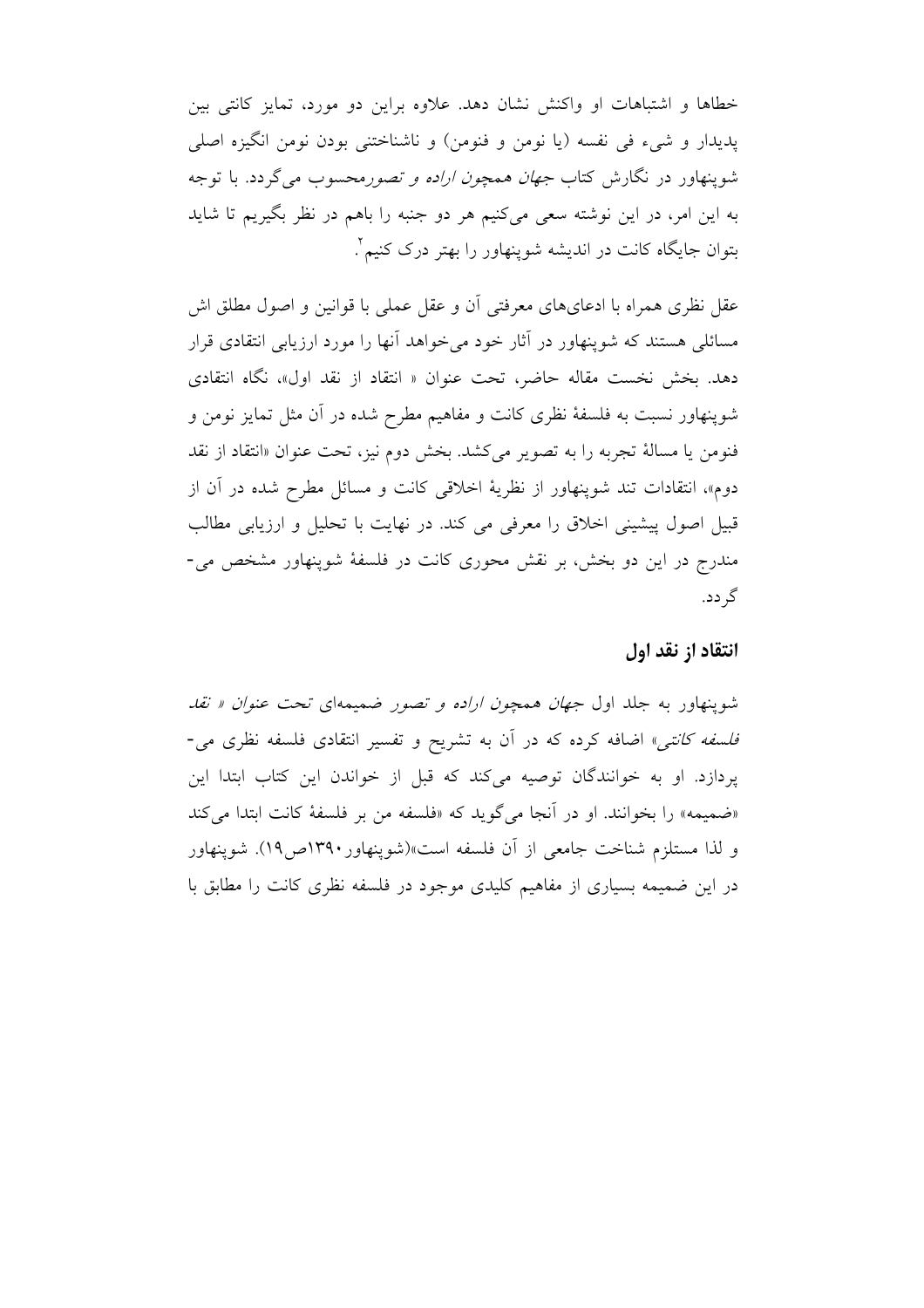دیدگاه خویش مورد تفسیر و ارزیابی انتقادی قرار می دهد. او در این «ضمیمه» ابتدا از حسیات استعلایی کانت شروع کرده و پدیدار و شیء فی نفسه را با روش خاص خودش تفسیر و نقد می کند و در ادامه به بررسی انتقادی منطق استعلایی از جمله مقولات فاهمه و تعارضات عقل محض كانت مى يردازد. اما نكته قابل توجه اين است که شوینهاور در *جهان همچون اراده و تصور* دربارهٔ *نقد عقل عملی کانت* کمتر بحث کرده و بیشتر به ارزیابی انتقادی نظریههای حقوقی کانت پرداخته است. او آراء و آثار حقوقی کانت را قبول ندارد و طبق معمول با صراحت کلام همیشگی اش می-گوید که گویی این کتاب{حقوق کانت} را یک فرد معمولی نوشته نه یک فیلسوف(شوینهاور ۱۳۹۰ص۶۰). اما دیدگاه شوینهاور درباره *نقد عقل عملی* کانت را بیشتر در دو اثر او، یعنی *یایه اخلاق و دو مساله بنیادی اخلاق* باید دنبال کرد. شوینهاور همچنین درباره نقد سوم نیز به اجمال بحث کرده و چندان انتقادی به زیبایی شناسی کانت وارد نساخته است و حتی گفته است که «در کل بهترین بخش نَّ*قد حكم* نظريه امروالا (Sublime) است»(همان ص ۵۰۶). از آنجا كه بيشتر انتقاد او از کانت معطوف به نقد اول و دوم است، از اینرو در این مقاله نقد سوم را مطرح نخواهيم كرد.

شوینهاور کتاب *نقد عقل محض* کانت و ویراش های مختلف آن را خوانده بود. در رساله دکترای خود یعنی در «ریشههای چهارگانه اصل دلیل کافی» (۱۸۱۳) معرفت-شناسی خودش را با الهام از ایدهآلیسم استعلایی کانت پایه ریزی میکند. اما نکته اساسی این است که او براهین استعلایی کانت را، که بدنبال اثبات شرایط ضروری امکان تجربه هستند، کنار میگذارد. دلیل او نیز این است که براهین استعلایی کانت بيشتر مفهومي و انتزاعي اند(Cartwright۲۰۰۵,p.xLiv). البته در اينجا قصد بررسی تطبیقی معرفتشناسی این دو متفکر مدنظر نیست بلکه با طرح این مطلب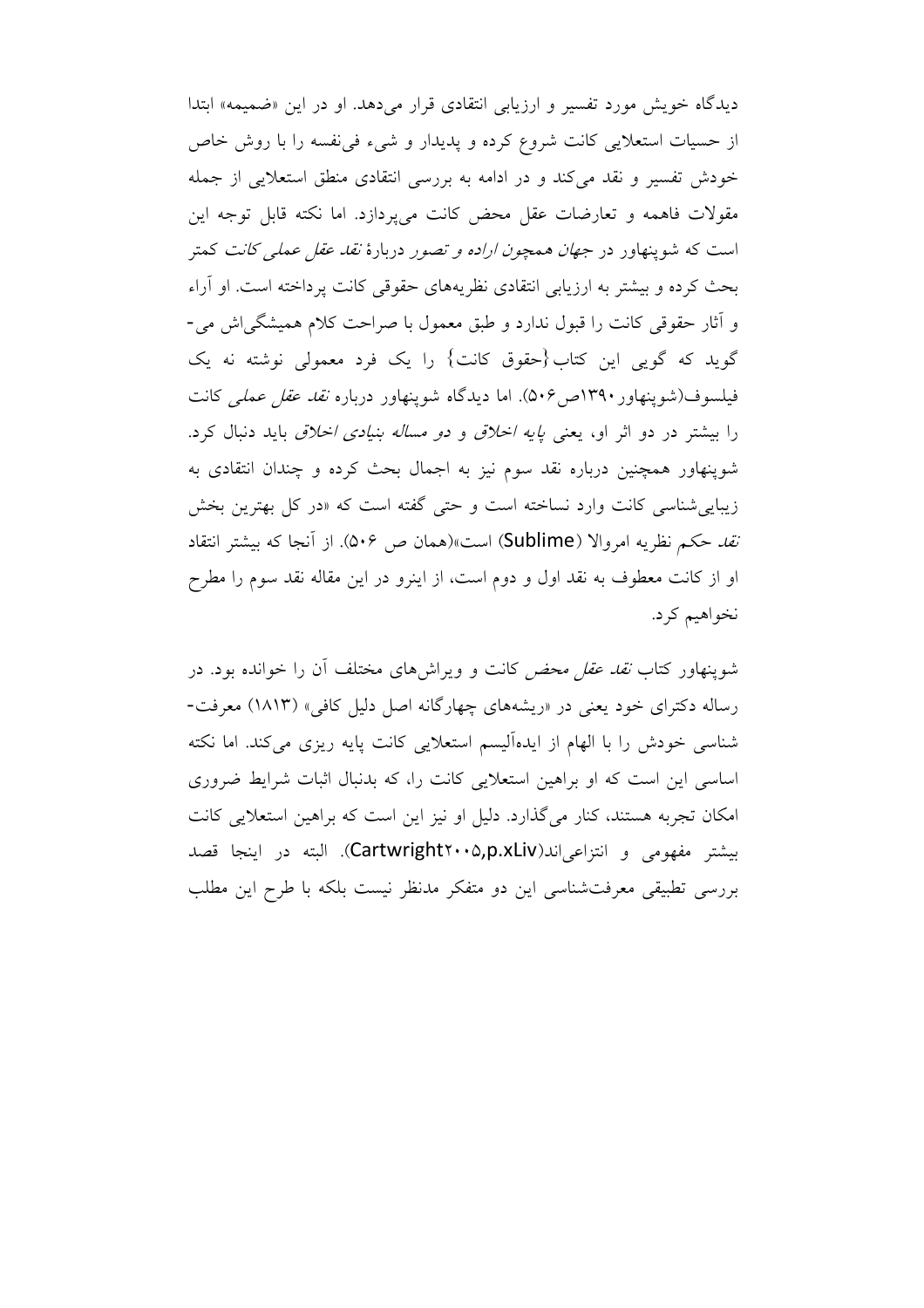می خواهیم به سه نمونه از مفاهیم کلیدی کانتی اشاره کنیم که شوپنهاور می خواهد أنها را اصلاح نمايد:

۱. **تمایز میان پدیدار و شبیء فبی نفسه**: شوپنهاور در سال ۱۸۲*۶ نقد عقل محض* كانت را به دقت خواند و تحت تأثير ديدگاههاى بديع آن كتاب قرار گرفت. شوینهاور معتقد است که بزرگترین امتیاز فلسفه کانت تمایز بین پدیدارها و اشیاء في نفسه يا فنومن ها و نومنها است. او مي گويد كه كانت اين تمايز را از تمايزي که لاک بین کیفیات اولیه و ثانویه برقرار میکند، اخذ نموده است. شوینهاور سیس به تشریح نظر لاک دربارهٔ این کیفیات میپردازد. او کیفیات اولیهٔ لاک را با شیء فی-نفسه و کیفیات ثانویه را با فنومنها معادل میداند(شوینهاور۱۳۹۰ ص۱۳۹۰). شوینهاور حتی تمایز نومن و فنومن کانت را با تمایز عالم محسوس و عالم مُثل افلاطونی و حتی با تعالیم اصلی وداها و پوراناها مقایسه میکند. اما او بطور کلی كانت را به دليل كشف اين تمايز بر ساير فيلسوفان غرب ترجيح داده و مي ستايد، هر چند که خود او نیز جرح و تعدیل های زیادی در ماهیت این تمایزگذاری کانت ایجاد میکند.

به نظر شوینهاور اگرچه کانت ماهیت پدیدار و شیء فی نفسه را درست نشناخته است ولي ذهني بودن و وابستهبودن جهان يديداري به ذهن را، كه اساس ايدهأليسم کانت و همچنین اساس اندیشهٔ خود شوینهاور را نیز تشکیل میدهد، به عنوان دستاورد و میراث بزرگ کانت برای آیندگان به شمار میآورد. او تمایز سوژه/ اوبژه را قبول ندارد و شعارش این است که «هیچ اوبژهای بدون سوژه نیست و هیچ سوژهای بدون اوبژه نیست». تز او مبنی بر درهم تنیدگی سوژه و اوبژه بود و براساس همین تز بود که رئالیسم و ایدهآلیسم را متهم میکرد به این که اولی سوژه را نادیده گرفته و دومی اویژه را ٌ. جان کلام شوینهاور درباره تز درهم تنیدگی سوژه و اویژه را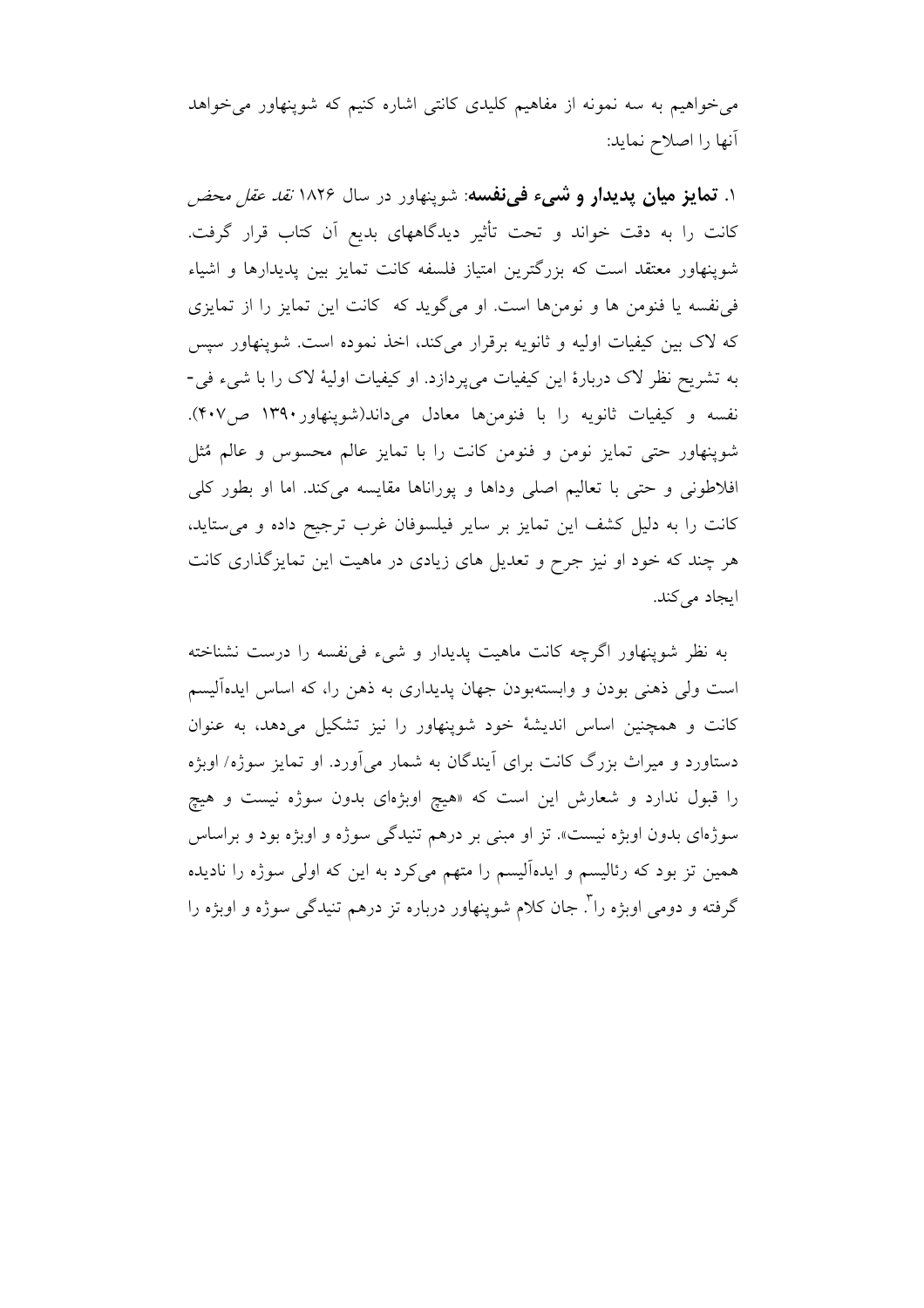می توان در جمله آغازین کتاب *جهان همچون اراده و تصور* یافت: «جهان تصور من است»(Cartwright۲۰۰۵,p.xLv). او دراین رابطه می نویسد:

> درست است که کانت به این شناخت نرسید که پدیدار جهان همچون تصور است و شيء في نفسه اراده. اما او نشان داد كه جهان، پدیداری است که درست به همان اندازه که مشروط به عین است مشروط به ذهن هم هست(شوینهاور ۱۳۹۰ ص۲۱۰).

او بلافاصله در پاراگراف(بندمعنایی) بعدی میگوید که« کانت شیء فی نفسه را از راه درست استنتاج نكرد و لذا شيء في نفسه را مستقيماً در اراده تشخيص نداد»(همان ص ۴۱۰). شیء فی نفسه از نظر شوینهاور، نه در ذهن فاعل شناسا، بلکه در اراده هست. به بیان سادهتر می توان گفت که از نظر وی شیء فی نفسه اراده است. حتی بدن نيز به عنوان تصور من جدا از اراده نيست. بدين جهت شوينهاور تمايز نفس و بدن در نوع دکارتی–کانتی را قبول ندارد. او می گوید که« شیء فی نفسه از نظر کانت یک x (مجهول)، و از نظر من یک اراده است»( Schopenhauer ۲۰۰۰,p.۹۰). كانت نشان داده است كه بدنها يديدارهاي صرف بوده و ذات في نفسه آنها همواره ناشناخته باقی می ماند. ولی شوینهاور،برخلاف کانت، بر این عقیده است که «چنین ذاتی با آنچه که ما مستقیماً در خودآگاهیِمان به مثابهٔ اراده میشناسیم یکی است»(Schopenhauer ۲۰۰۰,p.v۵). شوینهاور ادعا می کند که ماهیت راستین شيء في نفسه را كشف كرده است. كانت مي گفت كه ما اشياء را فقط آنگونه كه يديدار مي شوند مي شناسيم، يعني ما يديدارها را مي شناسيم و چون اشياء في نفسه فراسوی تجربه ممکن هستند، هیچ شناختی از آنها نداریم. اما شوپنهاور بر خلاف كانت معتقد نيست كه انتقال از شناخت تصورات (يديدار ) به شناخت حقيقت(شيء في نفسه) ناممكن است.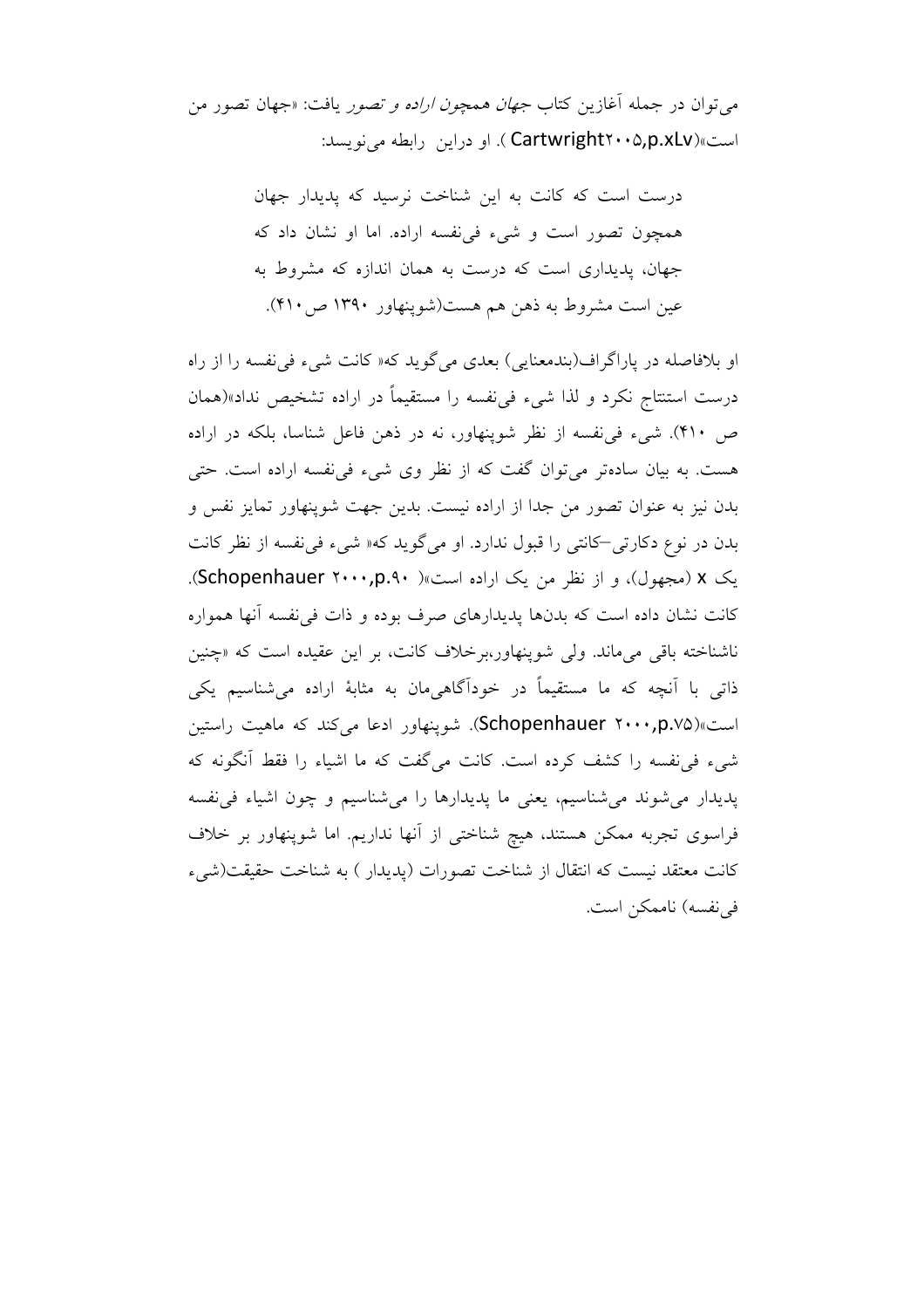طبق نظر كانت، فلسفه نمي تواند معرفتي از اشياء في نفسه به ما بدهد. ولي شوينهاور در مقابل مدلل می سازد که فلسفه می تواند چیزی دربارهٔ طبیعت حقیقی حقیقت قصوی به ما بگوید»(تایشمن و وایت۱۳۸۶ صص ۷۶–۷۷). بنابراین، شوینهاور، برخلاف نظر كانت، نومن يا شيء في نفسه را نه تنها قابل شناخت ، بلكه معادل با اراده میداند. محور اصلی نقد شوینهاور از شیء فی نفسه کانتی نیز دقیقا همین است است. از اینرو جهان همان تصور است ولی هر چیزی در جهان عینی-سازی(objectivation) اراده است(Cartwright۲۰۰۵,p.xxvii ). شوینهاور معتقد است که

او خطای کانت ( در هنگام تمایز بین فنومن و نومن) را با یک ضربالمثل هندی توضیح میدهد و میگوید که خطای نظام کانتی تجسم گویای این ضربالمثل هندی است که «هر گلی بر ساقهای». در اینجا استنتاج آمیخته به خطای شیء فی-نفسه همان ساقه است(همان ص ۴۲۳).

نکتهٔ مهمی که غالباً نادیده گرفته می شود این است که شوینهاور شیء فی نفسه کانت را مستقيماً به ساحت اراده يعني اخلاق مي برد. البته كانت نيز هر چند بر مجهول بودن أن تأكيد مىورزد ولى در نهايت اثبات أنها را به ساحت عقل عملى موكول می کند. بنابراین، شاید بتوان گفت که هر دو فیلسوف از راههای مختلف به یک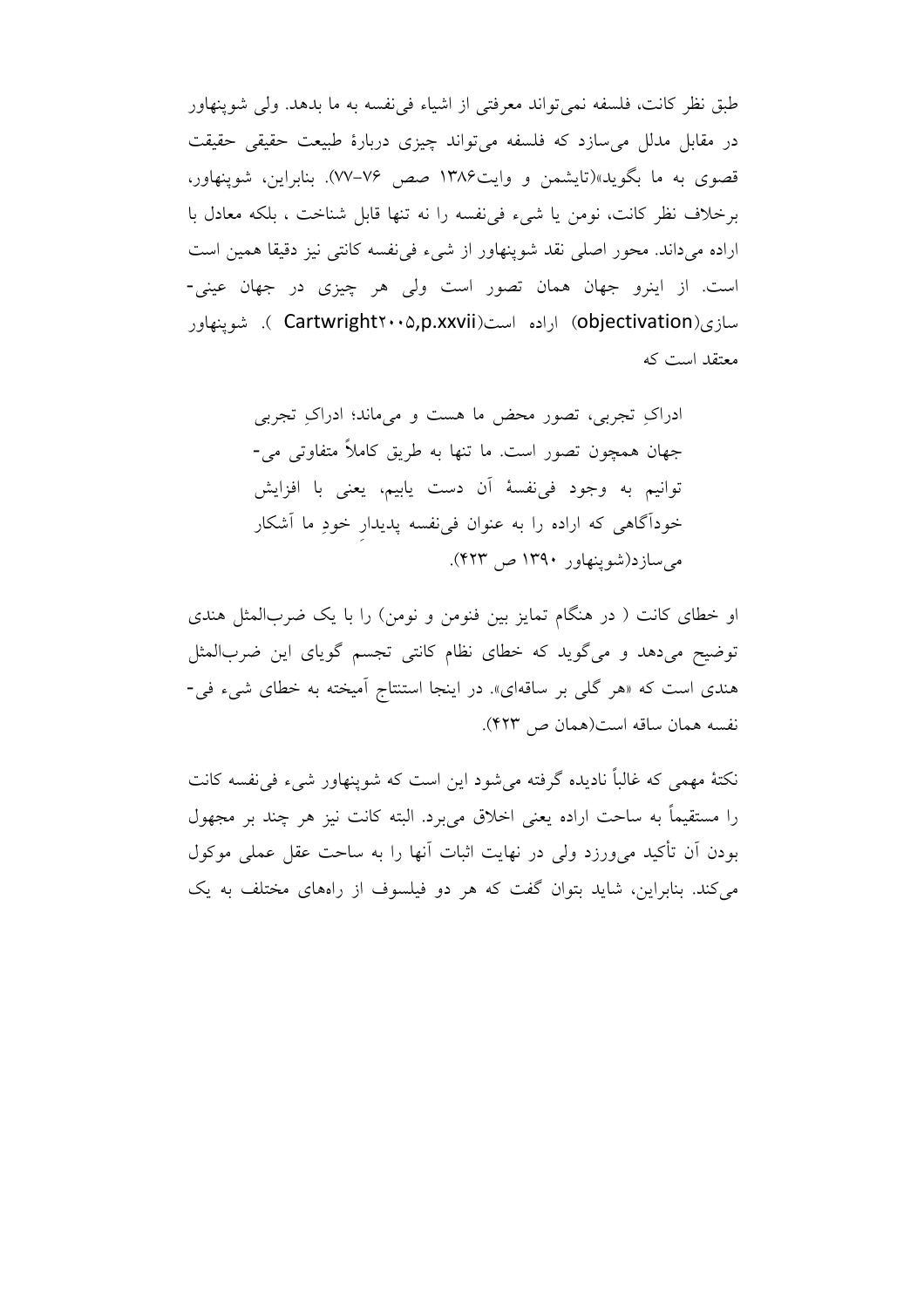مقصد میررسند و روح متافیزیک آنها ذاتاً اخلاقی است تا معرفتشناختی. شوینهاور دقيقاً و كاملاً بر اين امر واقف بود. به اين دليل، او نقطهٔ پايان فلسفهٔ كانت را نقطهٔ أغاز فلسفه خود قرار مىدهد و تلاش مى كند تا بگويد شىء فى نفسه تا ابد ايكس مجهول نيست. دليل او اين است كه :

> {کانت} اثبات کرد که معنای اخلاقی انکارناپذیر رفتار بشر یکسره با قوانین پدیدار تفاوت دارد و به آن وابسته نيست، و حتى بر اساس آن ها قابل تبيين هم نيست، بلکه چیزی است مستقیماً در تماس با شیء فی-نفسه(شوينهاور ۱۳۹۰ ص ۴۱۰).

شوینهاور همین جهت و معنای اخلاقی شیء فی نفسه کانت را به حساب تیزهوشی و شایستگی کانت می گذارد، اما نحوه پرداختن کانت به این مساله را ناکافی دانسته و برخی خطاها و اشتباهات او را برملا می سازد.

۲. **معنای تجربه**: از آنجا که در مطلب قبلی مشخص گردید که شوینهاور بین پدیدار و شیء فی نفسه تمایزی، به آن صورت و شکل کانتی، قائل نیست و ذهن و عین و در نتیجه روح و بدن را همبسته وابسته به هم می داند، لذا بدیهی است که وی تفسیر کانت از معنای تجربه را نیز به چالش خواهد کشید. او نوعی وابستگی و همبستگی بین ذهن و جهان طبیعی قائل است. جملهٔ آغازین کتاب *جهان همچون اراده و تصور،* که می گوید« جهان تصور من است»، مهر تأییدی بر این وابستگی است. بدن انسان نیز عینی است که من آن را بی واسطه تصور می کنم. ما با اندامهای حسی مان جهان را همچون تصور می شناسیم. شوپنهاور حتی حیوانات فاقد شعور و عقل را به خاطر داشتن اراده همچون موجوداتی آگاه از جهان توصیف می کند.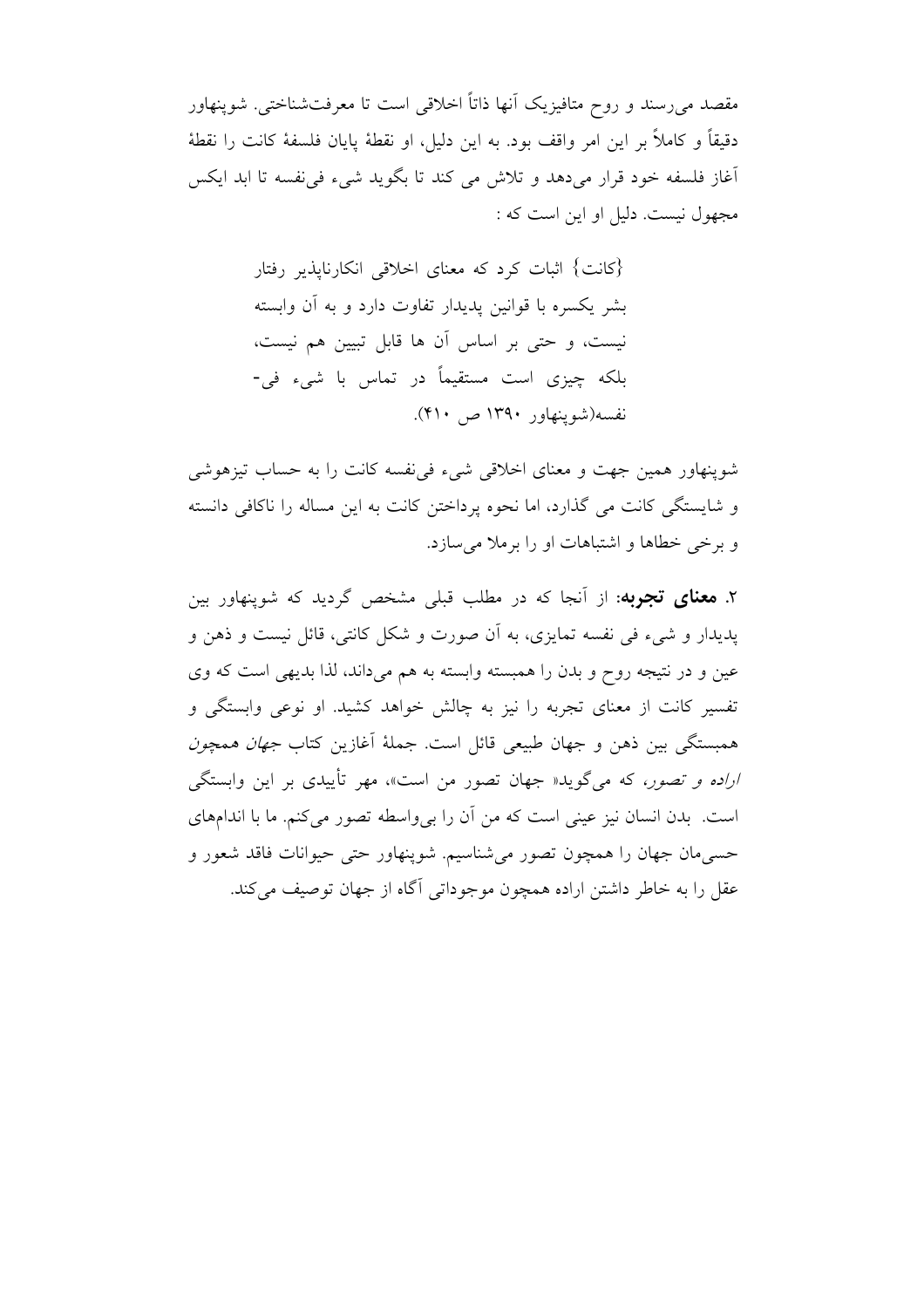میدانیم که کانت معنای تجربه را در *نقد عقل محض* در بخش «حسیات استعلایی» و بخش فاهمه مطرح کرده است. شوپنهاور معتقد است که کانت در تمایز بین ادراک حسی و فهم هرگز بطور واضح و روشن توضیح نمیدهد که «ادراک داده شده» چیست. شوپنهاور در رسالهٔ دکترای خود یعنی «درباب اصل دلیل کافی» این نظر کانت را که می گوید « توالی عینی و نیز همبودی اعیان تجربه به شکل حسی درک نمیشوند، بلکه تنها از طریق فهم وارد طبیعت میشوند و خودِ طبیعت بدواً به این طریق ممکن می شود» به شدت مورد نقد قرار داده و خاطرنشان می سازد: « مسلم است که طبیعت، سلسلهٔ رویدادها و همبودی حالات، چیزی است یکسره قابل درک و نه چیزی که صرفاً به شکل انتزاعی مورد اندیشه واقع میشود(شوینهاور۱۳۹۰ ص۴۲۷). به نظر شوینهاور جهان چیزی نیست که فقط فاهمه آن را بشناسد بلکه ما از طریق ادراک حسی آن را میشناسیم. به عقیده او، کانت به طرزی مبهم از این تناقض آگاه بوده است و با همهٔ ترفندهای ممکن از آن دوری کرده است(همان ص  $($ 

از نظر کانت عین داده شده به ادراک، متعلق به خود ادراک نیست؛ بلکه متعلق به فاهمه است. ما به هنگام ادراک کردن فقط پدیدارها را ادراک میکنیم، ولی نومن یا شييء في نفسه را در فاهمه داريم. به تعبير ديگر، در تجربهٔ انساني ما از جهان، نومن وابسته به فاهمه است نه ادراک. ایراد شوپنهاور به کانت این است که کانت با متعلق دانستن نومن یا شیء فی نفسه به فاهمه، عینی را که در تجربه با آن سروکار داریم بدون ذهن فرض کرده است؛ حال اّنکه شوینهاور میگوید که هر عینی وابسته و همبسته ذهن است و شکافی بین فاهمه و ادراک نیست تا، براساس آن، بین متعلق-های اّنها نیز شکاف ایجاد شود. در نتیجه، شوینهاور معتقد است که تجربه ادراکی روزمره ما از جهان مفهومی نیست(Young ۲۰۰۵,p.۳۷). تجربه روزمره ما از جهان، نه خود واقعيت به عنوان نومن يا شيء في(نفسه)بلكه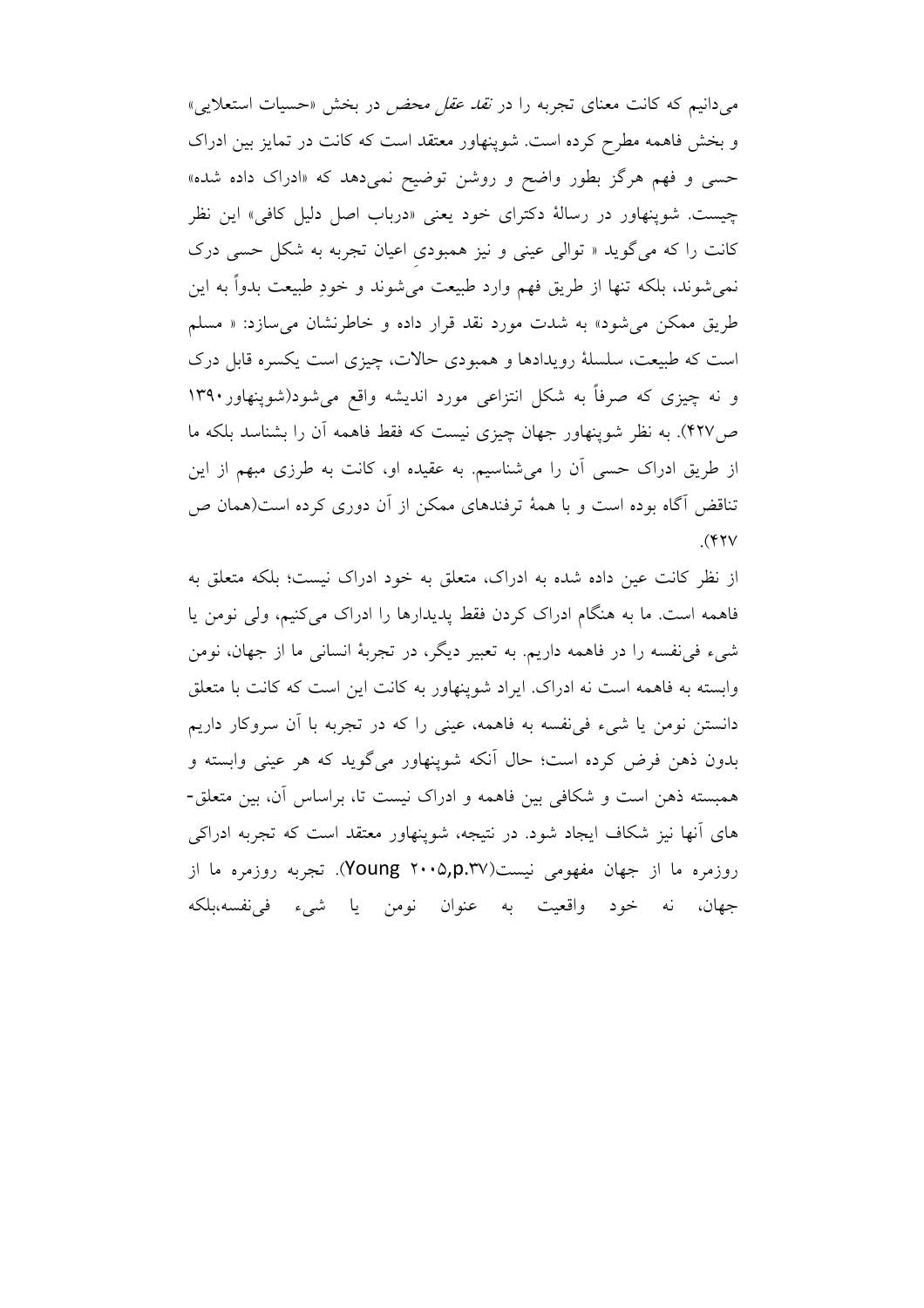«تصور»(representation) يا يديدارهايي از واقعيت است. أنچه كه شالوده واقعیت این جهان را تشکیل میٖدهد «اراده» است ٔ همانطور که پیشتر گفته شد، اراده همان شيء في نفسه است. چون اراده دروني انسان است پس شيء في نفسه نيز از درون قابل شناخت است. بنابراین، ذات و ماهیت اشیاء اراده است.

۳. **مقوله علیت**: با توجه به معنای تجربه نزد شوینهاور رابطه ذهن با جهان نه یک رابطهٔ شناختی از نوع کانتی ، بلکه یک رابطهٔ «علّی» است. شوینهاور از بین دوازه مقوله كانت فقط مقوله عليت را قبول دارد. استدلال او اين است كه واقعيت تجربي، نه در فاهمه، بلکه در ادراک شناخته می شود و ادراک نیز از طریق شناخت رابطهٔ علَّمي كه، جزو مقولات فاهمه است، جهان را مي شناسد. در فلسفه كانت ما جهان را در قالب زمان و مکان می ریختیم و سیس فاهمه با اطلاق مقولات از جمله مقوله علیت جهان را می شناخت و درباره أن حکم صادر می کرد. اما شوینهاور می گوید که ما واقعیت مادی را بصورت زمانی و مکانی و در رابطهای علّی می شناسیم. پس می توان گفت که جای این مقوله در ادراک است نه فاهمه. به این دلیل او می گوید « ادراک، بر خلاف نظر کانت، حقیقتاً عقلی است »(شوینهاور۱۳۹۰ ص۲۲۹). ادراک در کانت منفعل بود و فاهمه فعال. در شوپنهاور ادراک فعال است و فاهمهای جدا از ادراک وجود ندارد. علیت نیز در ادراک حسی قرار دارد نه در فاهمه. لذا به عقیده برخی مفسرین «اصل علیت از دو جهت برای شوینهاور اهمیت دارد« زیرا نه تنها هر نوع تاثیر و تاثری در میان اشیاء مادی بر اساس اصل علیت صورت می گیرد، بلکه همچنین شناخت و تفسیر اشیاء مادی نیز مبتنی بر اصل علیت می باشد» ( (Janaway ۲۰۰۲,p.۲۱). شوینهاور در تفسیر علیت کم و بیش پیرو تجربهگرایان انگلیسی مثل لاک، هیوم و برکلی<sup>۵</sup> است. ولی این امر بدین معنا نیست که او دقیقاً یک تجربهگرای انگلیسی است، زیرا وی انتقاداتی نیز به این فیلسوفان وارد می سازد كه در اينجا فرصت پرداختن به آن نيست ً.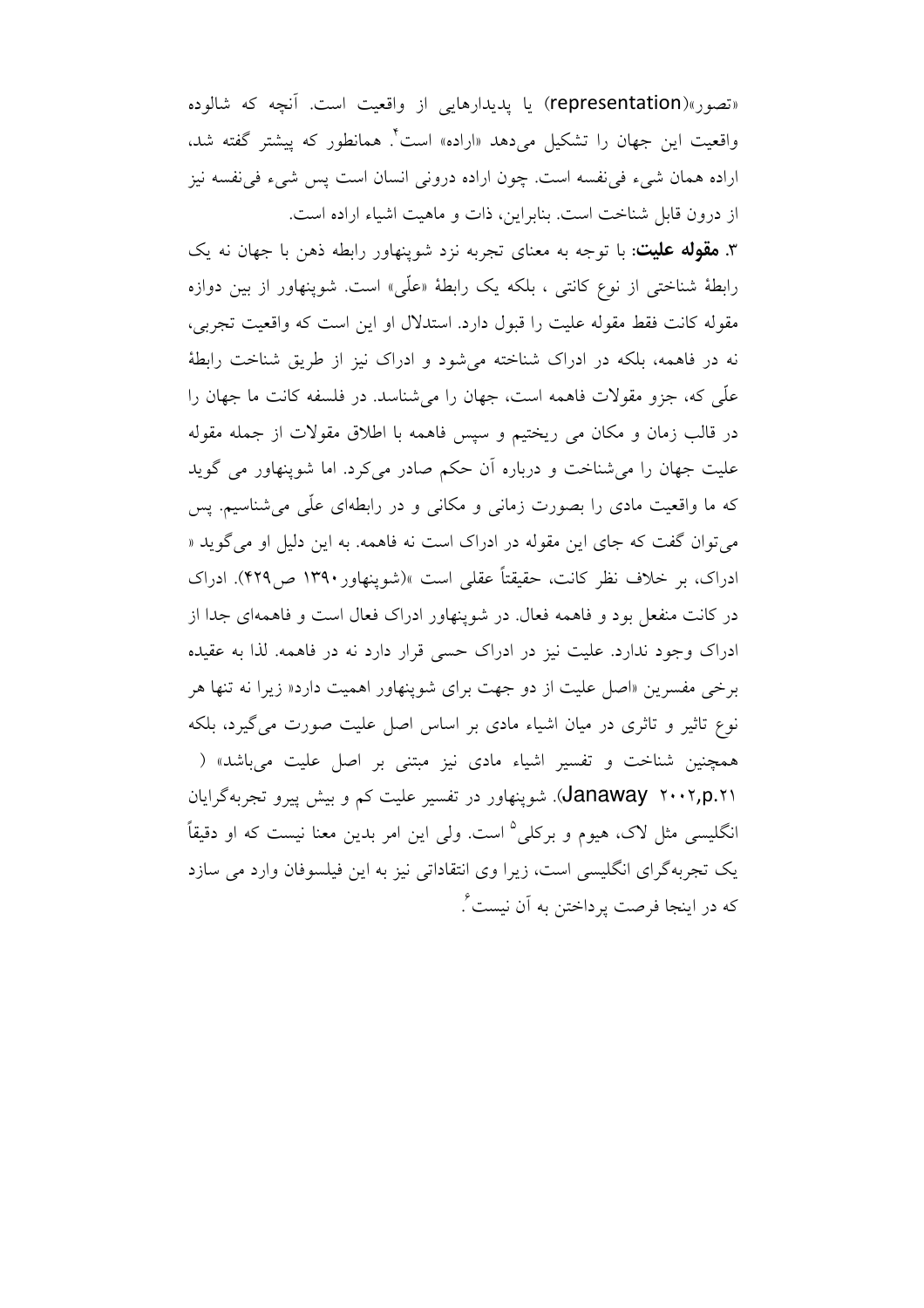شوینهاور قانون علیت( law of causality) را به عنوان ریشه یا شکل خاصی از« اصل دلیل کافی» تلقی میکند که به تجربه هر نوع موجود صاحب هوش فهم شکل می دهد. او قانون علیت را کلی ترین و اساسی ترین صورت فهم می داند چون تنها با استفاده از آن است که شهود یا ادراک ما از جهان خارجی واقعی رخ میدهد. او همانند كانت معتقد است كه اصل عليّت به نحو پيشيني شناخته مي-شو د(Cartwright ۲۰۰۵, p. ۲۴.

#### انتقاد از نقد دوم

شوپنهاور اخلاق کانت را در قالب سه نوع استدلال مورد نقد قرار میدهد: او، اولا، پایه های فکری اخلاق کانت و ادعاهای پیشینی آن را زیر سئوال می برد. ثانیاً، معتقد است که پایه های فکری اخلاق کانت اجازه میدهد تا اگوئیسم ٌ (egoism) یا (خودمحوری) عملاً وارد عرصه بشود و بدین ترتیب اصل اخلاقی را از هدف ادعاشده و جايگاه عالي اخلاقي اش دور كند. ثالثاً، كانت نمي تواند نظام اخلاقي-اش را بدون استفاده از مفاهیم کلامی تأسیس کند و لذا ادعای او مبنی بر تأسیس اخلاق بر پایه عقل محل تردید است( Mannion ۲۰۰۳,p.۱۰۱). افزون بر این، شوینهاور اعتقاد دارد که کانت در تأسیس اخلاق به اَنچه که در واقعیت تجربی در ساحت اعمال اخلاقی رخ میدهد توجهی ندارد بلکه قوانین کلی و پیشینی را مبنای اخلاق قرار میدهد. خود کانت در پیشگفتار کتاب *بنیاد مابعدالطبیعه اخلاق ص*راحتاً میگوید «که باید کار خود را با فلسفه ناب (یا مابعدالطبیعه) آغاز کنیم و گرنه بدون آن، مابعدالطبيعه اخلاق ناممكن خواهد بود»(كانت، ١٣۶٩ص ۶). انتقاد شوينهاور اين است که کانت روشن نمی کند که چرا باید چنین باشد و نیز توجیه نمی کند که چرا یگانه شکل ممکن اخلاق باید محض و پیشینی باشد. بنابراین رویکرد پیشینی کانت به اخلاق در نقطه مقابل رویکرد تجربی شوپنهاور قرار دارد. شوپنهاور در کتاب *پایهٔ*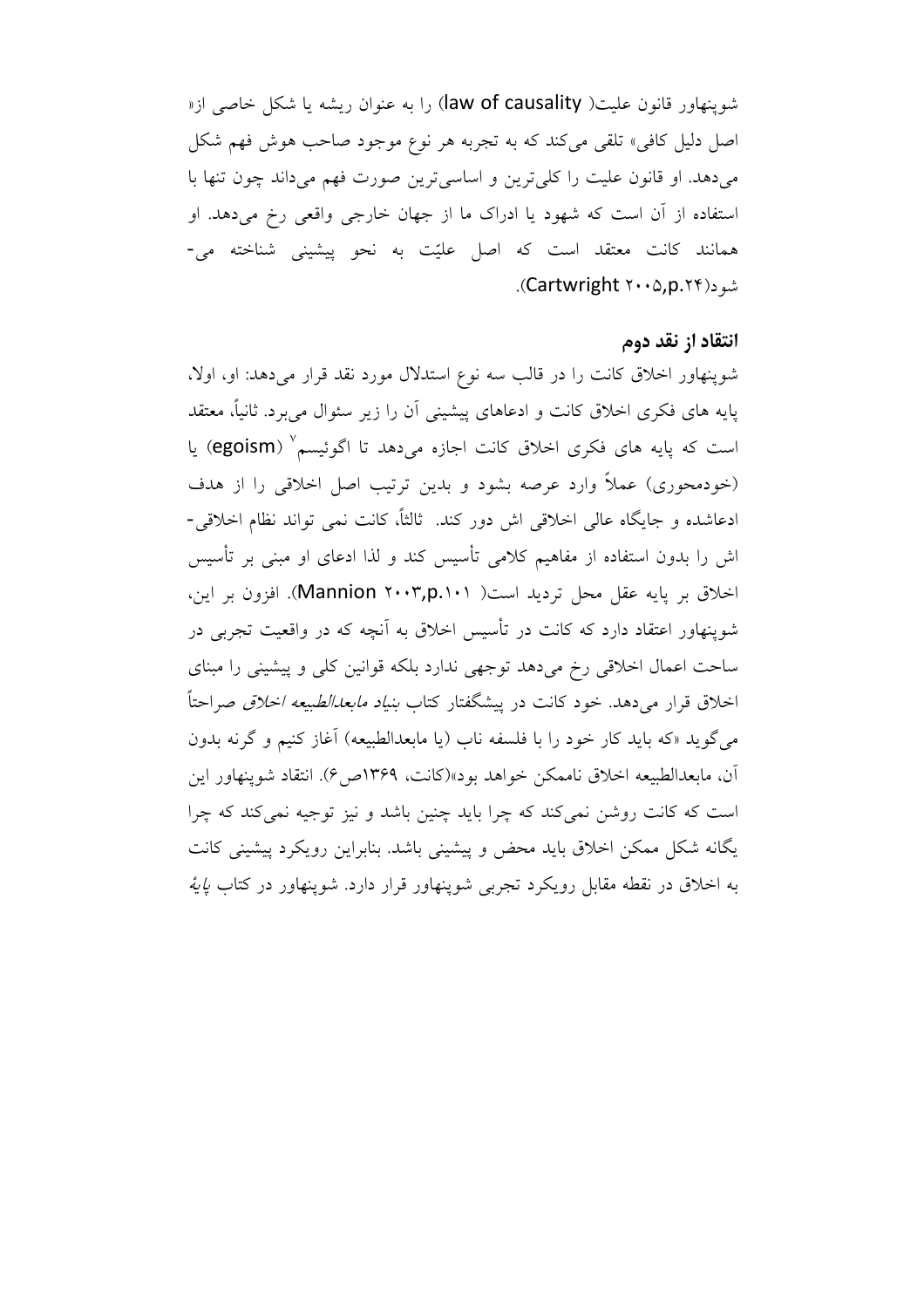اخلاق : «من بر خلاف كانت مى گويم كه دانشجوى اخلاق و فيلسوف، به جاى اینکه بدنبال فهم جامعی از اخلاق باشد، باید بطور کلی به تبیین و تفسیر آنچه که داده شده است و لذا آنچه که واقعی است یا رخ میدهد، اکتفا کند »(Schopenhauer ۱۹۱۵,p.۵۲). جان کلام شوپنهاور در اینجا این است که ما در اخلاق باید به خود رفتار در جهان خارج توجه کنیم و ببینیم که کدام انگیزهها و احساسات درونی و بیرونی باعث انجام یک فعل اخلاقی میشوند و نباید به دنبال شرایط پیشینی و قوانین کلی و عقلی اخلاق باشیم. بنابراین، رویکرد شوپنهاور به اخلاق یک رویکرد تجربهگرایانه است.

در سال ۱۸۳۷ از طرف *مجله ادبی هاله*^ برای پاسخ به سوال<sub>ی</sub> جایزه تعیین شد. سئوال این بود که «اَیا میتوان اَزادی ارادهٔ انسان را به واسطهٔ خوداًگاهی او اثبات نمود؟<sup>۹</sup>». شوینهاور در این مور دو مقاله نوشت. یکی مقاله « *آزادی اراده انسان*» بود که جایزه را برد و مقاله دیگر راجع به *«پایه اخلاق»* بود که نتوانست جایزه را دریافت کند. این دو مقاله محتوای اصلی کتاب *دو مساله بنیادی اخلاق (۱۸*۴۱) را تشکیل میدهند. در این کتاب شوپنهاور اخلاق کانت را مستقیماً آماج حملات تند فلسفی خود قرار میدهد. اگر او در کتاب *جهان همچون اراده و تصور(* که بیشتر ارزیابی ، تاحدودی، انتقادی *نقد عقل محض* بشمار میآید) کمی نسبت به کانت احساس همدلی نشان میدهد، در دو کتاب *پایه اخلاق و دو مساله بنیادی اخلاق* بیرحمانه به کانت میتازد و کمتر اثری از همدلی در او دیده می شود. در این بخش مقاله نیز ،همانند بخش اول آن، در قالب سه موضوع به تفسیر شوپنهاور از اخلاق کانت م<sub>ی پر</sub>دازیم.

۱. **امو مطلق**: یکی از مفاهیم اصلی اخلاق کانت امر مطلق( Categorical lmperative) است که شوینهاور در *پایهٔ اخلاق و* نیز در دو *مسالهٔ بنیادی اخلاق* با استناد به کتاب *بنیاد مابعدالطبیعه اخلاق* مورد انتقاد قرار میٖدهد. کانت در آن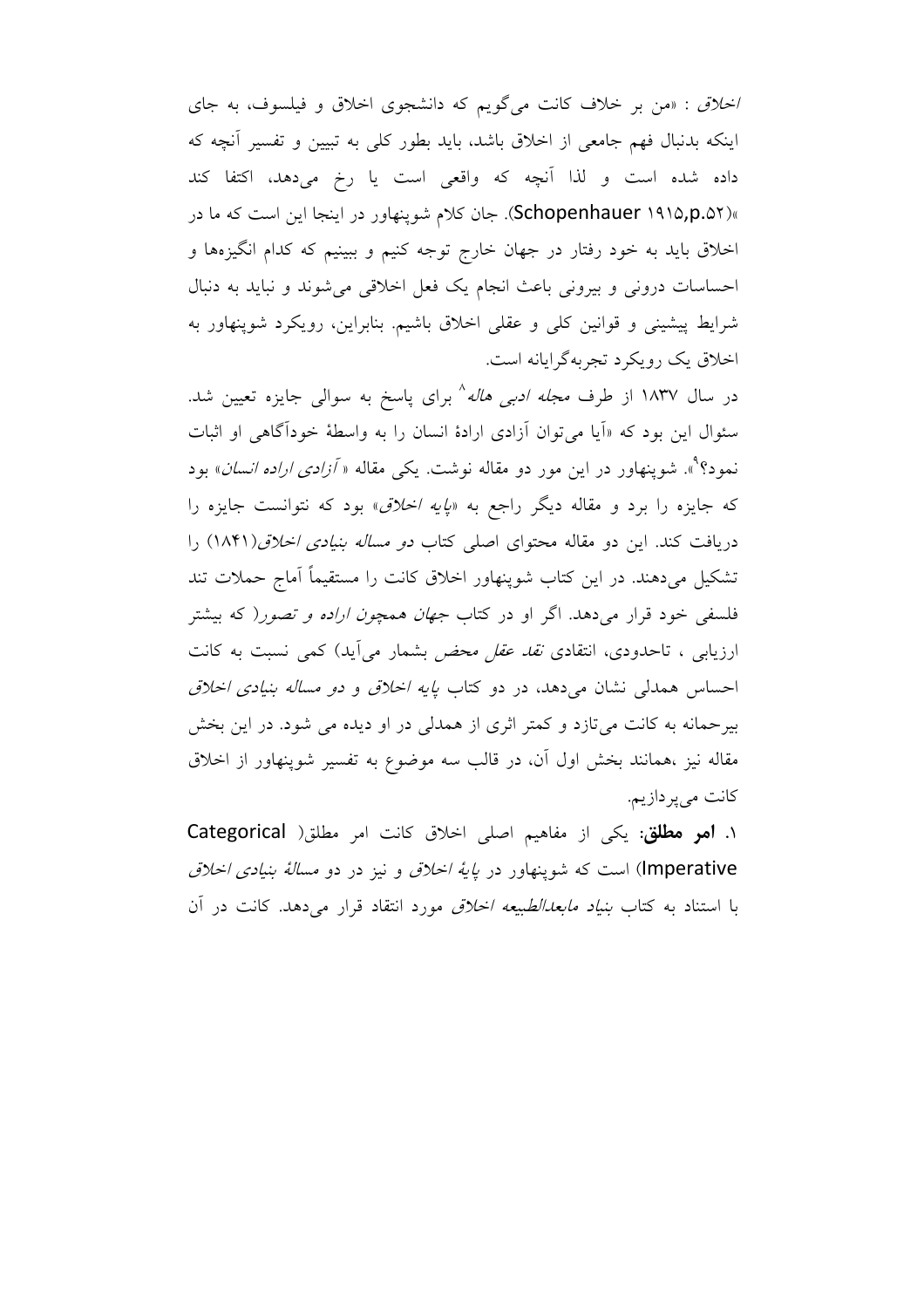كتاب سه صورت مختلف امر مطلق را به شكل سه فرمول ارائه مى كند ولى فرمول اول را بر دو فرمول دیگر ترجیح میدهد. این سه فرمول عبارتند از(کانت، ۱۳۶۹ صص ۶۰ و ۶۱):

> ١. خوداً پيني(قانون عام) : تنها بر پايه آييني عمل كن كه در عين حال بخواهي اين آيين تو قانوني عام باشد. ٢. احترام به كرامت انساني: چنان عمل كن كه انسان را خواه شخص خودت و خواه دیگران، همواره غایت بداني نه صرفاً وسيله. ۳. قانونگذاری برای جامعه اخلاقی: همه ضابطههای ناشی از قانون گذاری خود باید با یک ملکوت امکانی غایات چنان هماهنگ باشد که گویی ملک طبیعت است.

به تصریح کانت امر مطلق قانونی یکتاست و آنچه به عنوان صور مختلف امر مطلق بیان می شوند تنها تقریرهای متفاوت از همین امر واحد است(کورنر، ۱۳۸۰ ص ۲۸۴). شوینهاور امر مطلق را، به عنوان یکی از پایههای فکری اخلاق کانت، مورد انتقاد قرار میدهد. به نظر او « بیش از نیم قرن است که اخلاق روی بالش نرم کانتی ، يعني امر مطلق عقل عملي ،تكيه داده است »(Schopenheure ۱۹۱۵, p.۱۷). می دانیم که کانت در کتاب *بنیاد مابعدالطبیعه اخلاق* هنجار نهایی اخلاق را «امر مطلق » می نامد. کانت امر مطلق را پیشینی و برخاسته از عقل و آگاهی عملی می-داند؛ ولي شوينهاور امر مطلق را ناشي از تجربه و لذا يسيني مي داند. او مي گويد :

> تقریباً تمامی مریدان کانت مرتکب این خطا هستند که گمان می-کنند کانت امر مطلق خودش را مستقیماً به مثابه فاکتی از آگاهی تلقى مى كند. اما در آن حالت، منشأ آن انسان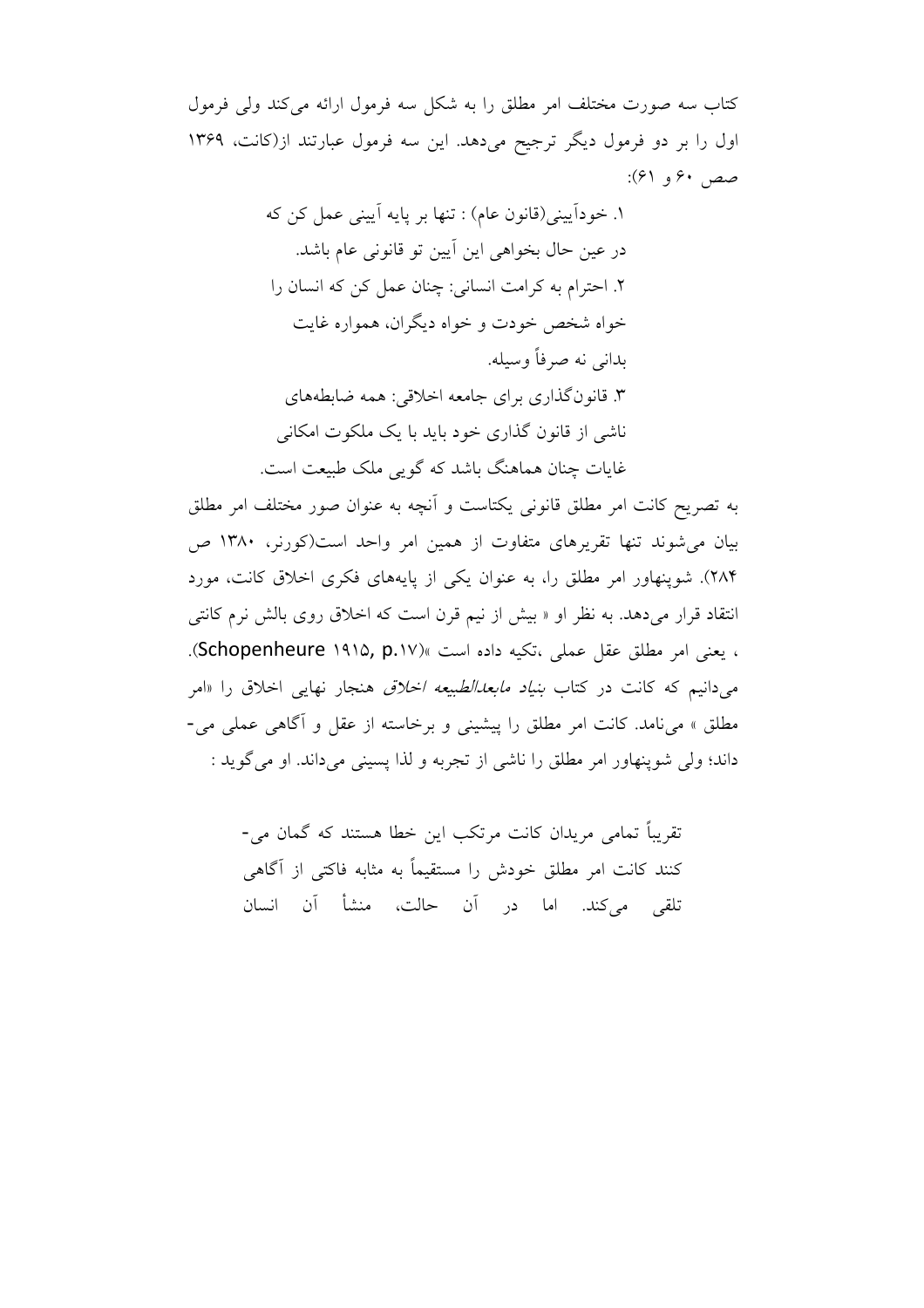شناختی(anthropological) و مبتنی بر تجربه خواهد بود. هر چند آگاهی درونی است ولی در نهایت واجد پایهای تجربی است(Schopenhauer ۱۹۱۵, p.۵۷).

شوینهاور انتزاعی و غیرواقعی بودن امر مطلق کانت را به اسلحهچوبی بی خطر برای بچه ها ، يا به شستن يوست بدون خيس شدن آن تشبيه نموده است(۱۸۲۲ Schopenhauer) `` با توجه به این گفتهها برای خواننده آشکار می شود که شوینهاور یکی از شالودههای پیشینی اخلاق کانت را مورد هدف قرار داده است. او بر خلاف کانت پایه اخلاق را در عالم تجربه می جوید نه در عالم عقل عملی محض. او معتقد است که اگر کانت به امر مطلق پایه تجربی میداد در آن صورت هرگز در ساحت اخلاق دچار شکست نمیشد ولی به گفته او «این دقیقاً آن چیزی است که او هرگز انجام نداد»(Schopenhauer ۱۹۱۵, p.۵۷). به عقیده شوپنهاور کانت همه محرکهای تجربی اراده را به تمسخر میگیرد و هر چیزی را، چه درونی و چه بیرونی، که پایه تجربی اعمال اراده باشد ، حذف می-کند»(Schopenhauer ۱۹۱۵, p.۶۰). بنابراین، شوپنهاور بر این باور است که پیروان کانت از ماهیت راستین پایه های فکری اخلاق کانت، که در واقع تجربی است، غافل بودهاند و هرگز نتوانستهاند آن را تشخیص بدهند.

همچنین شوپنهاور امر مطلق کانت را به معبد دلفی درون روح انسان تشبیه میکند که سروش غیبی در تاریکی معبد ندا سر میدهد که تو باید یا نباید فلان کار را انجام دهي (Schopenhauer ۱۹۱۵, p.۶۸). با توجه به اين تشبيه او صبغة الهياتي به اخلاق کانتی میدهد و معتقد است پایه و ساختار اخلاق کانتی چیز جز اخلاق الهياتي نيست''. بنابراين، چنين تفسيري دقيقا بر خلاف ادعاي اصلي انقلاب کیرنیکی کانت است که می خواهد دین مبتنی بر اخلاق باشد.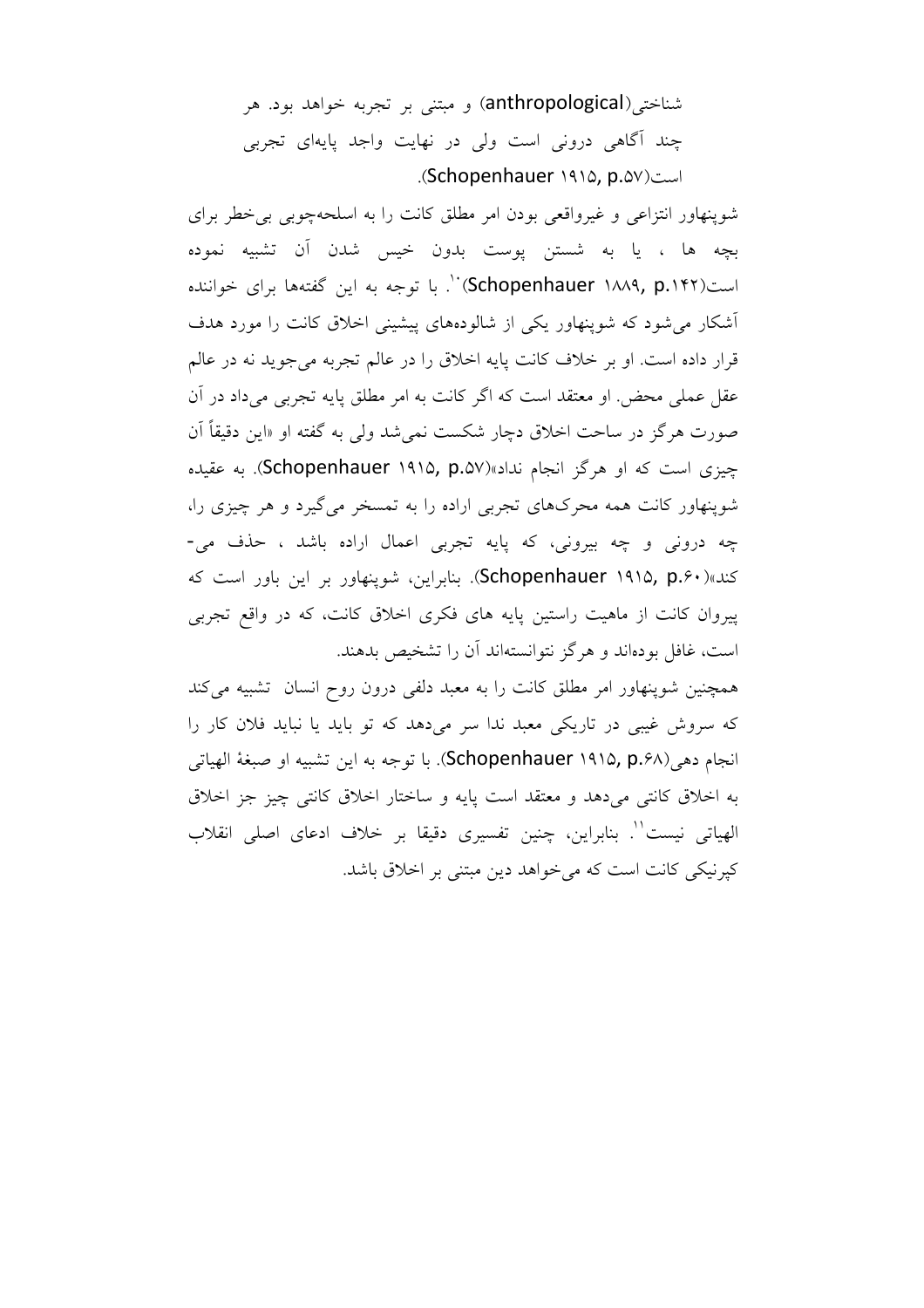۲. **پیشینی بودن اخلاق**: کلیت و ضروت بخشیدن به قانونهای اخلاقی و ریشهیابی أنها به نحو پیشینی در ذهن و وضع قوانین توسط اراده نیک ماحصل اَن چیزی است که به آن صورتگرایی(formalism) کانتی در اخلاق می گویند. از ویژگی های قانون اخلاقی کلیت، ضرورت، پیشینی بودن و مطلق و نامشروط بودن و احترام آمیز بودن آن است. کانت ریشه همه این خصلتها را در ذهن و مقدم بر تجربه می جوید. اما طبق نظر شوینهاور «هر بایدی نیروی خودش را از نوعی محرک می گیرد. در واکنش طبیعی به یک فرمان (تو باید چنین و چنان کنی) باید پرسید که "چرا من باید چنین و چنان كنم؟" يا "چه اتفاقى خواهد افتاد اگر من اطاعت نكنم؟" بنابراين از نظر شوینهاور هر بایدی ضرورتاً مشروط و تجربی است(۱۰۰۹٫p.۸۶). به همين دليل او اخلاق كانت را فاقد محتوا مي داند.

به نظر شوینهاور خطای کانت این است که موضوع اخلاق را تکالیف و اوامر دانسته است، در حالي كه اين ها چيزي جز فرضهاي تجربي نيستند. اينكه فرد نمي تواند قواعد بی عدالتی را اراده کند در نهایت ریشه در این واقعیت دارد که ما انسانها ضعيف هستيم. طبق نظر شوينهاور عالي ترين قاعده و شالوده نهايي اخلاق عقلانيت انسان نیست بلکه این اصل است که «به کسی آسیب نرسان و تا آنجا که می توانی به هرکس کمک کن». بنياد نهايي اخلاق همدلي(Compassion) است(Vandenabeele ۲۰۱۱,p.v).این در حالی است که کانت عنصر همدلی را، بدلیل تجربی بودن، به عنوان اساس اخلاق وظیفه گرایی خویش قرار نمی دهد. اما شوينھاور مي گويد:

> اين همدلي به تنهايي پايه واقعي هر عدالت مطلق و هر عطوفت راستین است. یک عمل تا زمانی ارزش اخلاقی خواهد داشت که ناشی از احساس همدلی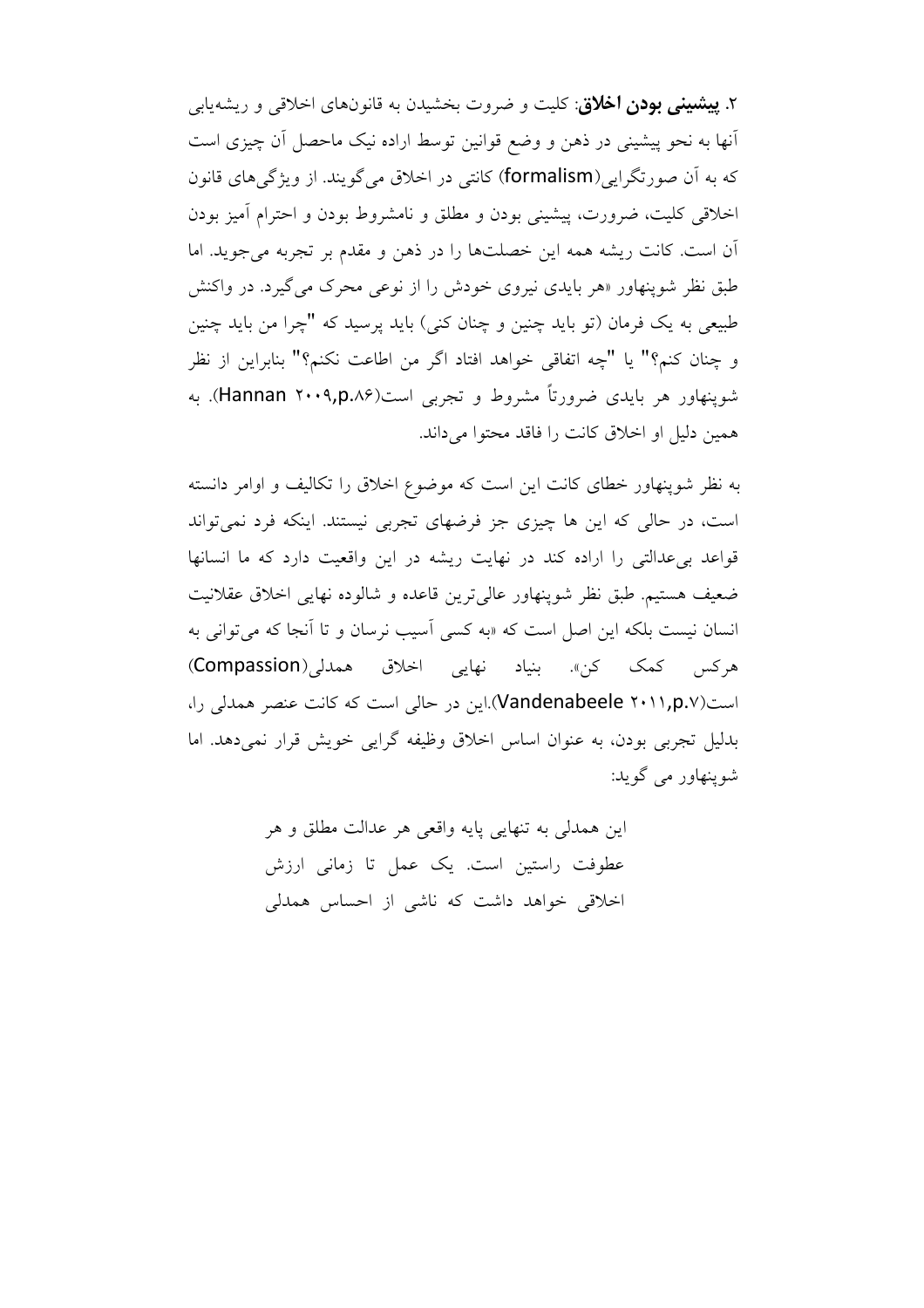# باشد.لذا عملی که ناشی از سایر انگیزه ها باشد ارزش اخلاقی ندارد(Schopenhauer ۲۰۰۹, p.۲۰۰).

شوینهاور نقطه شروع کار خویش را از امور واقع تجربه آغاز می کند نه از تصورات انتزاعی. او میکوشد رفتار انسان را بدون هیچ گونه پیشداوری درباره اینکه «انسان *باید چه کار کند» مورد بررسی و تحلیل فلسفی قرار دهد. هدف او از تحلیل رفتار* انسان کشف قوانین ذهنی رفتار نیست بلکه او به آنچه که مردم در جهان خارج انجام میدهند می نگرد. او مخصوصاً به انگیزهها و محرکهایی که رفتار انسان را شکل میدهند توجه میکند. به عقیده این فیلسوف رفتار اخلاقی آدمیان تحت تأثیر نفع شخصي افراد قرار دارد. طبق نظر وي مردم اگر فلان يا بهمان عمل اخلاقي را انجام میدهند دلیلش این است که آنها، خواه در این دنیا خواه در آخرت، منتظر دریافت یاداش عمل خود هستند. او معتقد است که «انگیزه اعمال اخلاقی در سنت یهودی-مسیحی ترس از خدا یا امید به یاداش در آخرت است و همه اینها مبتنی بر نفع شخص اند»(Magee ۲۰۰۲,p.۱۹۵). او در کتاب دو *مساله بنیادی اخلاق،* ضمن نقد پیشینی بودن قانونهای اخلاقی، میکوشد پایههای آن را در بیرون از ذهن بیابد. او میگوید که مفاهیم محض پیشینی یعنی مفاهیمی که هنوز هیچ محتوایی ندارند مثل فندقهايي بدون مغز هستند(Schopenhauer ۲۰۰۹,P.۱۳۴).

به عقیده شوینهاور بایدها و الزامهای اخلاقی، یا بعبارت دیگر، تکالیف نهفته در قوانين اخلاقي، به مجازات يا ياداش مشروط شدهاند و ذاتاً مشروط هستند نه مطلق. اما هنگامی که این شرایط و قید و بندهایهای تجربی از مفهوم «باید» (ought) حذف شوند این مفهوم تهی از معنا میشود. لذا *بایدِ مطلق* کاملاً متناقض است. « کاملاً محال است که دستور فرماندهی را ، که خواه ناشی از درون او باشد و خواه ناشی از بیرون او، تصور کنیم مگر به صورت تهدید یا وعده: در آن صورت اطاعت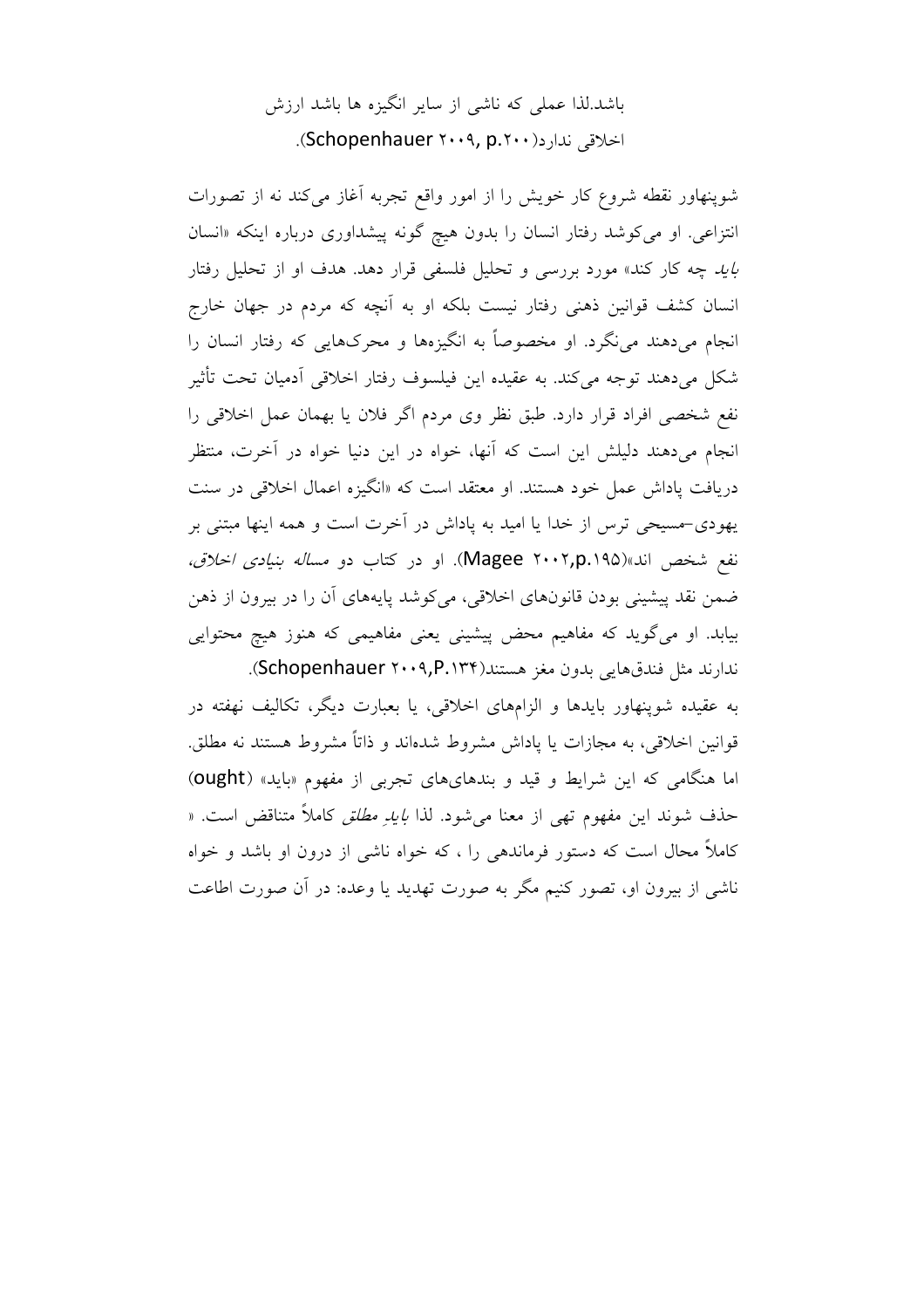از أن طبق اوضاع و احوال بيروني حقيقتاً يا احتياط و دورانديشي خواهد بود يا حماقت و نادانی؛ ولی با این حال همیشه نفع شخصی در کار است و بنابراین آن دستور فاقد ارزش اخلاقی است»(Schopenhauer ۲۰۰۹,P.۱۲۸). به هر روی، این «باید» قانون اخلاقی در کانون اخلاق وظیفهگرای<sup>۱۲</sup> کانت قرار دارد و به این جهت كانت أن را مطلق و بي قيد و شرط تلقى مى كند ولى شوينهاور أن را مشروط و نسبي ميداند.

۳. **أزادي اخلاقي**: شوينهاور أزادي را مفهومي سلبي ميداند. او معتقد است كه مردم به خطا تصور میکنند که آزادی توانایی انجام کاری به شکل آزادانه است. از نظر شوینهاور آزادی اراده وجود ندارد. انسان و ارادهٔ او تحت حاکمیت انگیزهها و محرکهای بیرونی و درونی قرار دارد. ولی از سوی دیگر «شوینهاور معتقد است که افراد مقدس از طریق ریاضت قادر به نفی اراده هستند. یعنی دارای اراده آزاد می-

باشند»(ذاکر زاده ۱۳۸۶ ص۱۱۷). این نوعی پارادوکس در اندیشه شوینهاور است. شوینهاور در مقالهٔ «درباب آزادی اراده» از سه نوع آزادی صحبت می کند: آزادی فیزیکی، آزادی فکری و آزادی اخلاقی. او در تعریف آزادی فیزیکی می گوید: آزادی فیزیکی، در قالب مثالهایی همچون آسمان آزاد، منظره آزاد، هوای آزادی، فضای آزاد، مکان آزاد و ...، عبارت است از عدم حضور هر نوع مانع مادی ( Schopenhure ۲۰۰۹٫p.۳۲). او بر این باور است که آزادی به این معنا حیوانات را نیز شامل می-شود چون حرکات آنها ناشی از اراده خودشان است و چیزی مادی نمی تواند جلوی حركات أنها را بگيرد. لذا طبق اين ديدگاه انسانها و حيوانات و اشياء طبيعي مثل جریان هوا و اّتش اّزادی دارند. پس غیاب موانع فیزیکی برای یک موجود شرط آزادی فیزیکی اوست. این معنای عام آزادی است. اما آزادی به معنای فلسفی نیز وجود دارد که همان آزادی فکری است. شوپنهاور بحث مفصل راجع به این نوع آزادی را به آخر این مقاله محول می کند ولی خلاصه نظر او راجع به این نوع آزادی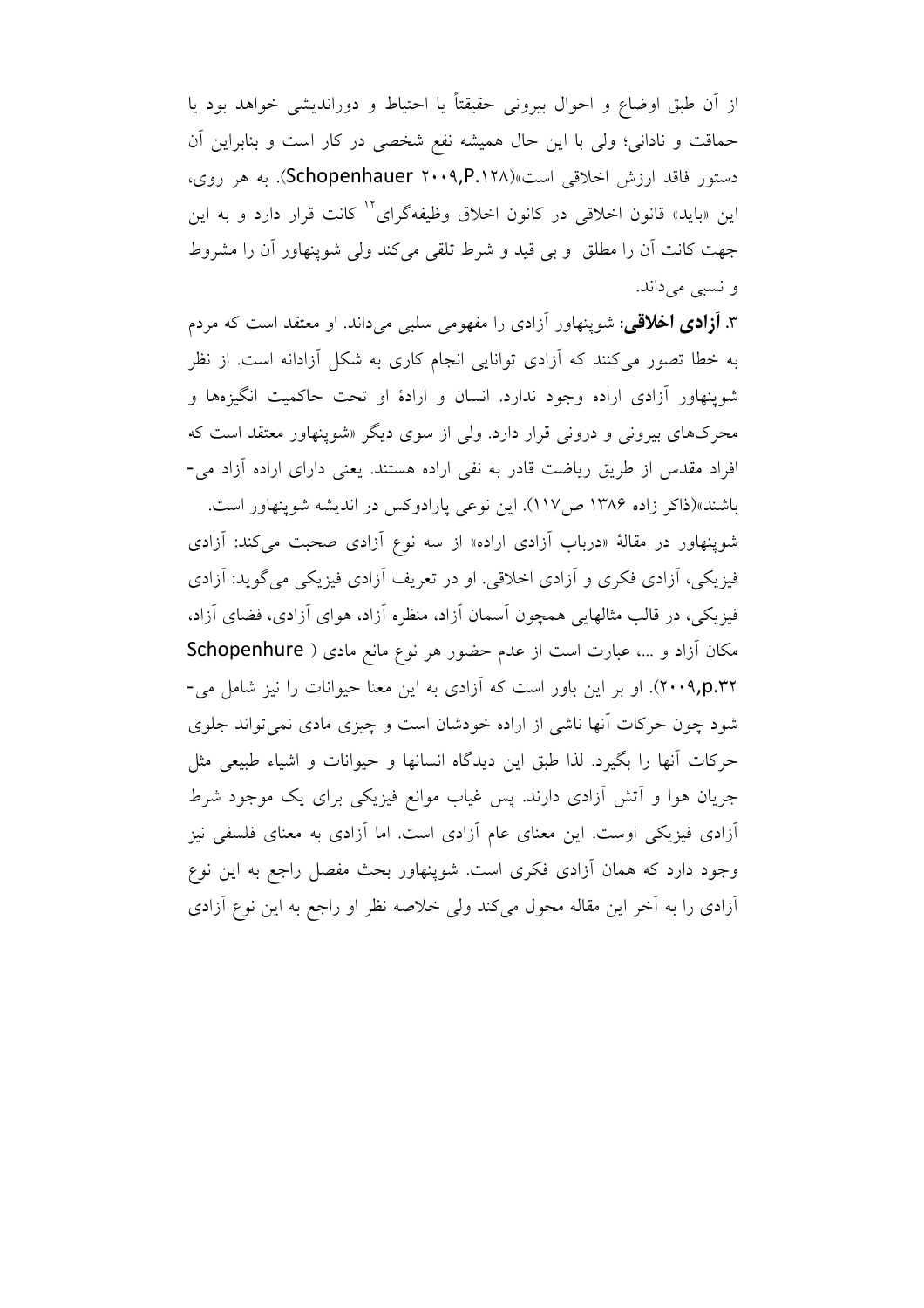این است که «آزادی فکری زمانی به وجود میآید که فرد جهان را به درستی بفهمد»(Vandenabeele ۲۰۱۱,p.۶). وی همچنین آزادی فکری را به منزله ميانجي و واسطه انگيزه اخلاقي تفسير مي کند.

او در پاسخ به سوالي كه انجمن علمي نروژي مطرح كرده بود(يعني آيا مي توان اّزادی ارادهٔ انسان را به واسطهٔ خوداًگاهی اش اثبات نمود؟) اینگونه می گوید که نمي توان آزادي اراده را از طريق آگاهي اثبات نمود. در اينجا منظور از آزادي، بيشتر، آزادی اخلاقی است. آزادی اخلاقی به این امر مربوط می شود که فرد در زمان معین می تواند هر عملی را که اراده کند انجام دهد. اما طبق نظر او اراده انسانی تحت تأثیر انگیزه ها قرار دارند و لذا انسان ذاتاً آزاد نیست. بطور دقیق آزادی به معنای فقدان هر نوع ضرورت است. بنابراین، این که رفتار انسان آزاد نیست به این معناست که رفتار انسانی از روی ضرورت انجام میگیرد. به بیان دیگر عمل انسانی محصول ضروری شخصیت او و انگیزهای است که آن را برمیانگیزد(ذاکر زاده ۱۳۸۶ ص ١١٧). شوينهاور مي گويد:

> من اکنون میتوانم قدمی بزنم و یا به کلوپ بروم و نیز میتوانم به بالای برج رفته و طلوع خورشید را مشاهده كنم... انجام تمام اين اعمال در اختيار من است و من برای انجام آنها آزادی کامل دارم. با وجود این، آن اعمال را انجام نمی دهم و آزادانه به خانه خویش و به سوی همسر خود باز میگردم(ذاکر زاده ۱۳۸۶ ص ۱۱۸).

طبق نظر او، این طور نیست که انجام هر کاری یا هر چیزی را اراده کنم بلکه انسان موقعی می تواند کاری را انجام دهد که شرایط مهیا باشند. تا زمانی که آن شرایط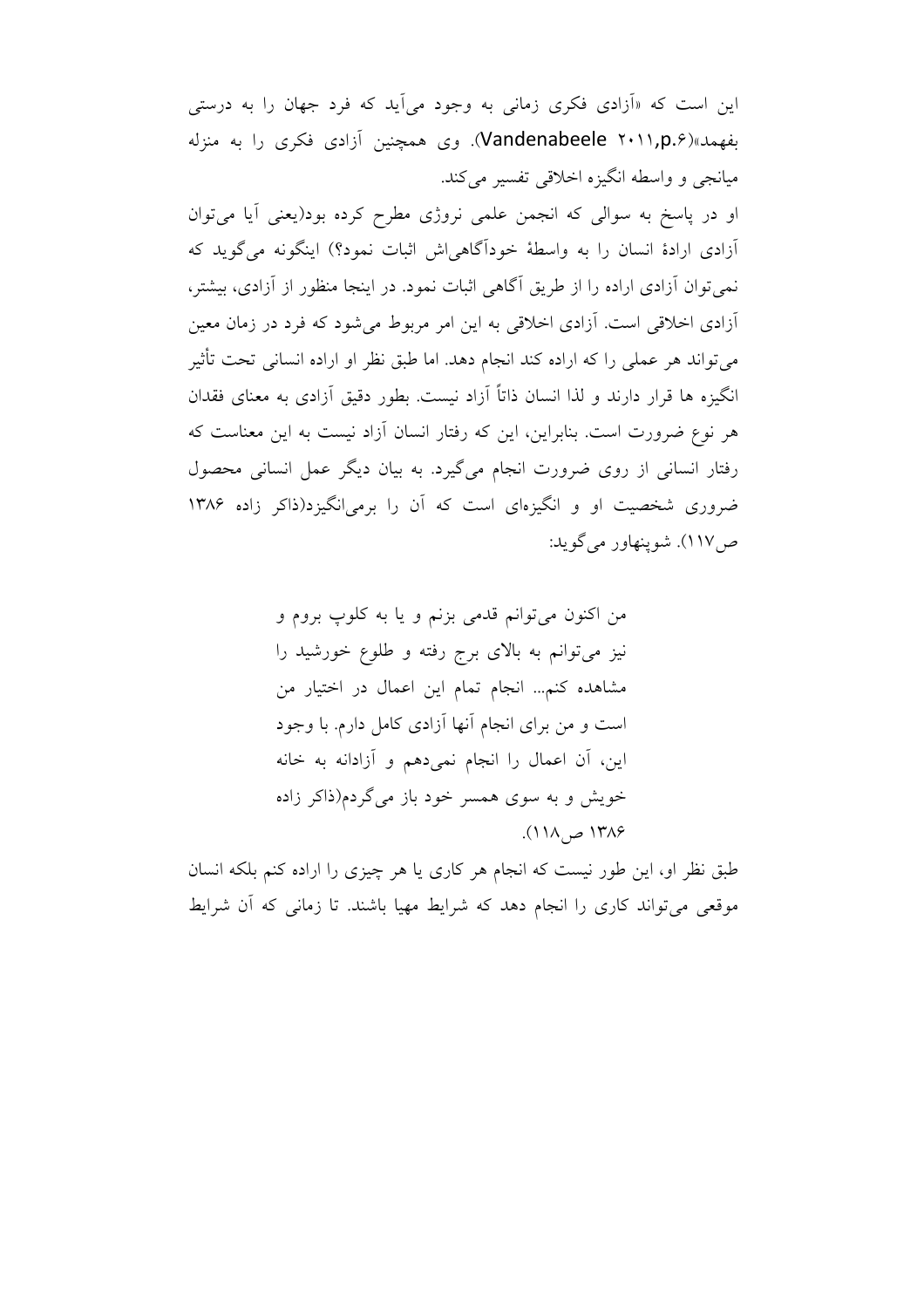پیش نیامده او نمی تواند کاری انجام دهد ولی هنگامی که آن شرایط پیش بیایند دیگر ضرورتاً باید آن را انجام دهد"'. از سوی دیگر، نباید تصور کنیم که حرکات بدنی نیز ناشی از اراده هستند بلکه تحت تأثیر انگیزهها و محرکها قرار دارند. او در جایی مي گويد:«اينكه تمامي حركات بدني، حتى أنهايي كه كاملاً نباتي و حيواني اند، ناشي از اراده (will) هستند به هیچ وجه به معنای ارادی بودن آنها نیست. زیرا آنها به واسطه انگیزهها برانگیخته شدهاند؛ اما انگیزهها تصورات هستند و جای آنها در مغز است» (Schopnhure ۱۸۸۹, p.۲۴۱).

او در کتاب *دو مساله بنیادی اخلاق ،ض*من نقد نظریه آزادی اراده کانت، می گوید:

این اساس تعریف کانت {از آزادی} است که طبق آن آزادی توانایی انجام دادن یک رشته تغییرات «توسط خويشتن» است. اگر اين «توسط خويشتن» را به معنای حقیقی اش برگردانیم به چیزی «بدون علت اوليه» ختم مي شود: اما أن {أزادي} با «بدون ضرورت» یکی است. همینطو هرچند تعریف آزادی مفهوم ظاهری آزادی مثبت را میدهد، ولی با بررسی دقیق باز به خصلت منفی و سلبی بودن آن می-رسيم ( Schopenhauer ۲۰۰۹, p.۳۶).

اما كانت به آزادي اراده و عقلاني بودن اين آزادي اراده اعتقاد راسخ داشت. وقتي كه ما دستور اخلاقی را به صورت امر به کسی صادر میکنیم و مثلاً میگوییم که «دروغ نگو!» شرط ضروری امکان امر مطلق اخلاقی چیزی نیست جز «آزادی و اختیار». کانت معتقد است که «مفهوم آزادی کلید تبیین استقلال {یا خوداَیینی} اراده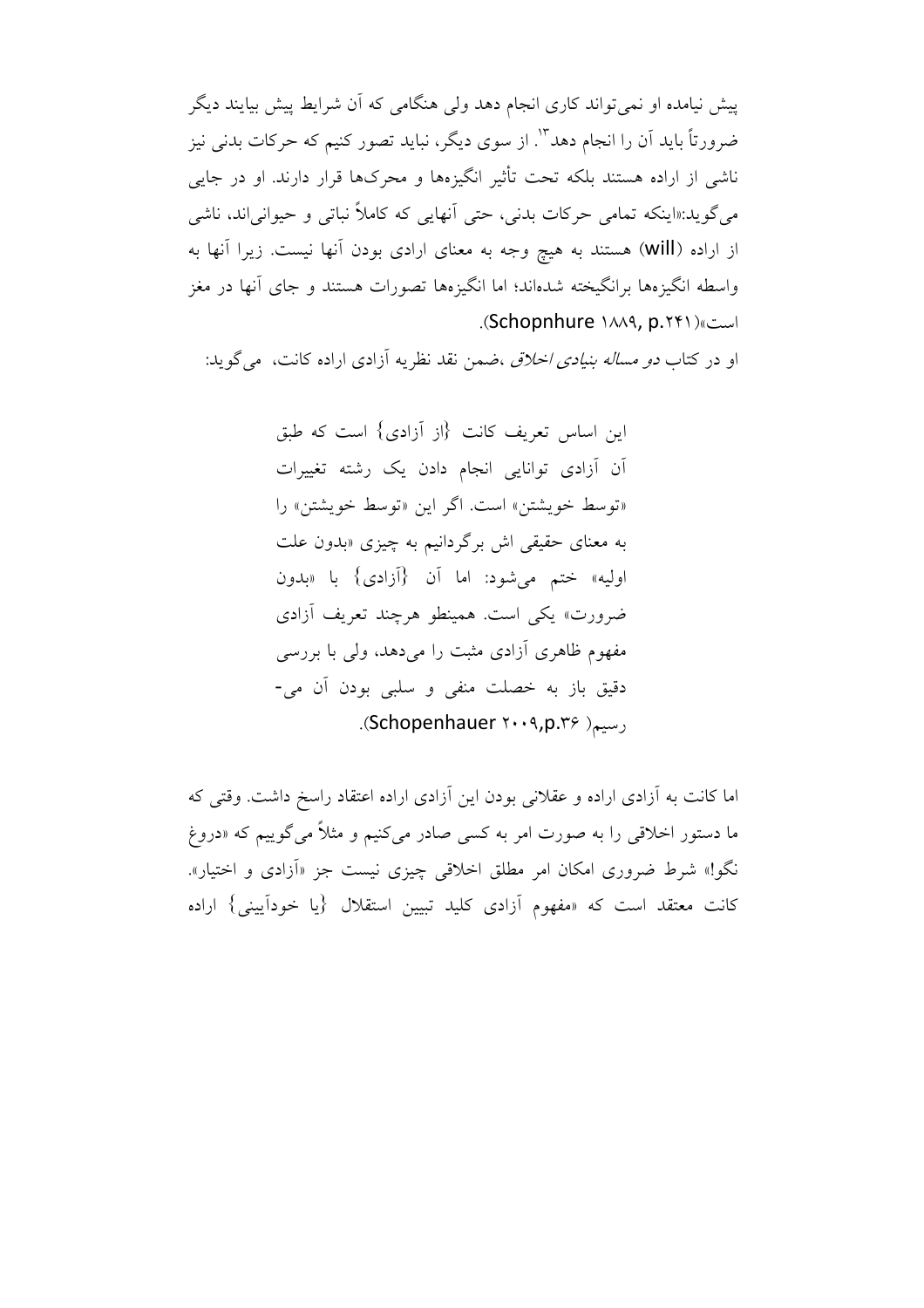است»(کانت ۱۳۶۹ ص ۱۰۴). آزادی شرط امکان اخلاق است. تا کسی آزادی و اختیار نداشته باشد امر و نهی های اخلاقی برای او بی معناست. در نتیجه انجام عمل اخلاقی برای ادای تکلیف مستلزم قبول «آزادی» انسان است. همچنین ما ،جز در سايه أزادي، نمي توانيم خودمان را واضع قانون تصور كنيم.

ملاحظه می کنیم که نگاه شوینهاور و کانت درباره آزادی اخلاقی کاملا با هم فرق می کنند: نگاه تجربهگرایانه شوینهاور درست در مقابل نگاه عقل گرایانه کانت قرار دارد. شوینهاور آزادی را در انسان نفی میکند و آن را وابسته به شرایط تجربی می-سازد اما كانت وجود آزادي اراده را به نحو پيشيني اثبات مي كند. به همين دليل، شوپنهاور در نوشتههای اخلاقی اش مخصوصاً در کتاب *پایهٔ اخلاق* می کوشد شالوده اخلاق كانت، يعني اراده آزاد، را باطل كند(Vandenabeele ۲۰۱۱,p.۶). بنابراين شوینهاور با رویکرد خاص خودش مفاهیمی مثل امرمطلق، آزادی اراده و تکلیف و سایر مفاهیم اخلاقی کانت را به چالش میکشد.

### نتيجه و ارزيابي

روایتی که شوپنهاور از کانت در نوشتههای خویش ارائه میدهد برای فهم اندیشه شوینهاور اساسی است. شاید بتوان گفت که شوینهاور از بخشهای مختلف اندیشه کانت برای تکمیل پروژه فلسفی خودش استفاده می کند. استفاده او از مفهوم شیء فی نفسه کانت در جهت تبیین مفهوم اراده (مد نظر خودش) این امکان را برای او فراهم می کند که از زبان آشنای کانتی( که از نظر او نقطه قوت فلسفه کانت است) برای مخاطبان خود سخن گوید. افزون براین، معمای رابطهٔ بین نفس( یا ذهن) و جهان دغدغه مشترک و بزرگ کانت و شوینهاور است، هرچند که شوینهاور، در این مورد، برای پی ریزی فلسفه خود مصالحی را متناسب با هدف متافیزیکیاش از کانت به عاریت می گیرد. گویی کاری را که کانت شروع کرده بود شوینهاور آن را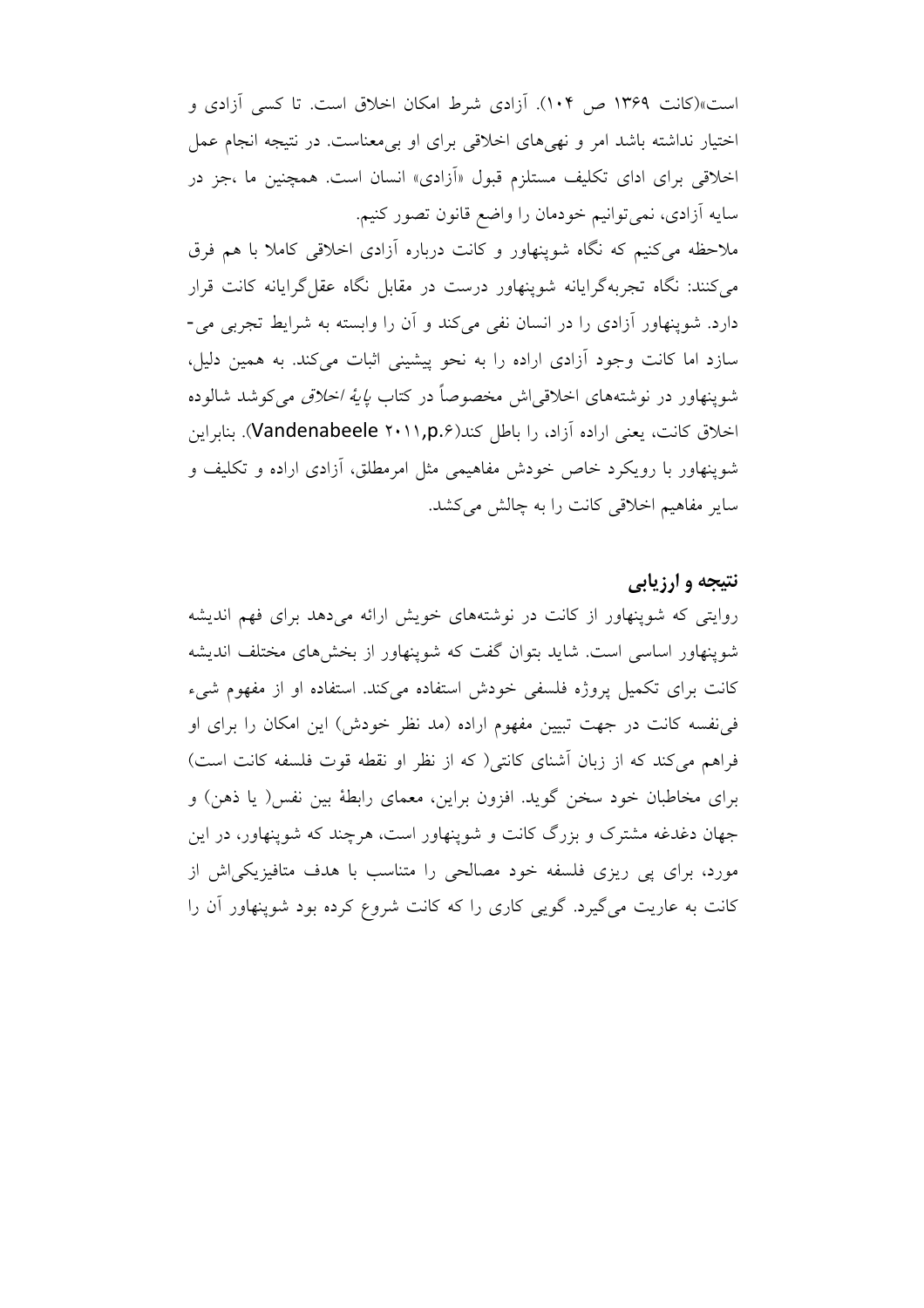به پایان رسانده است و برای این کار مجبور است که به قول خودش خطاهای کانت را آشکار کند. اما در عین حال میتوان گفت که فلسفه هر دو فیلسوف از روح مشترکی برخوردارند و آن اولویت دادن به اخلاق در زندگی انسان است، هرچند دربارهٔ این امر اختلاف نظرهای اساسی دارند. شاید بتوان گفت که ستایش و نکوش-های مدام کانت در نوشتههای مختلف شوپنهاور که در این مقاله در قالب« انتقاد از نقد اول» و «انتقاد از نقد» دوم به تفصیل بیان گردید، این پیام را برای خواننده دارد كه كانت فيلسوفي فراموش نشدني است.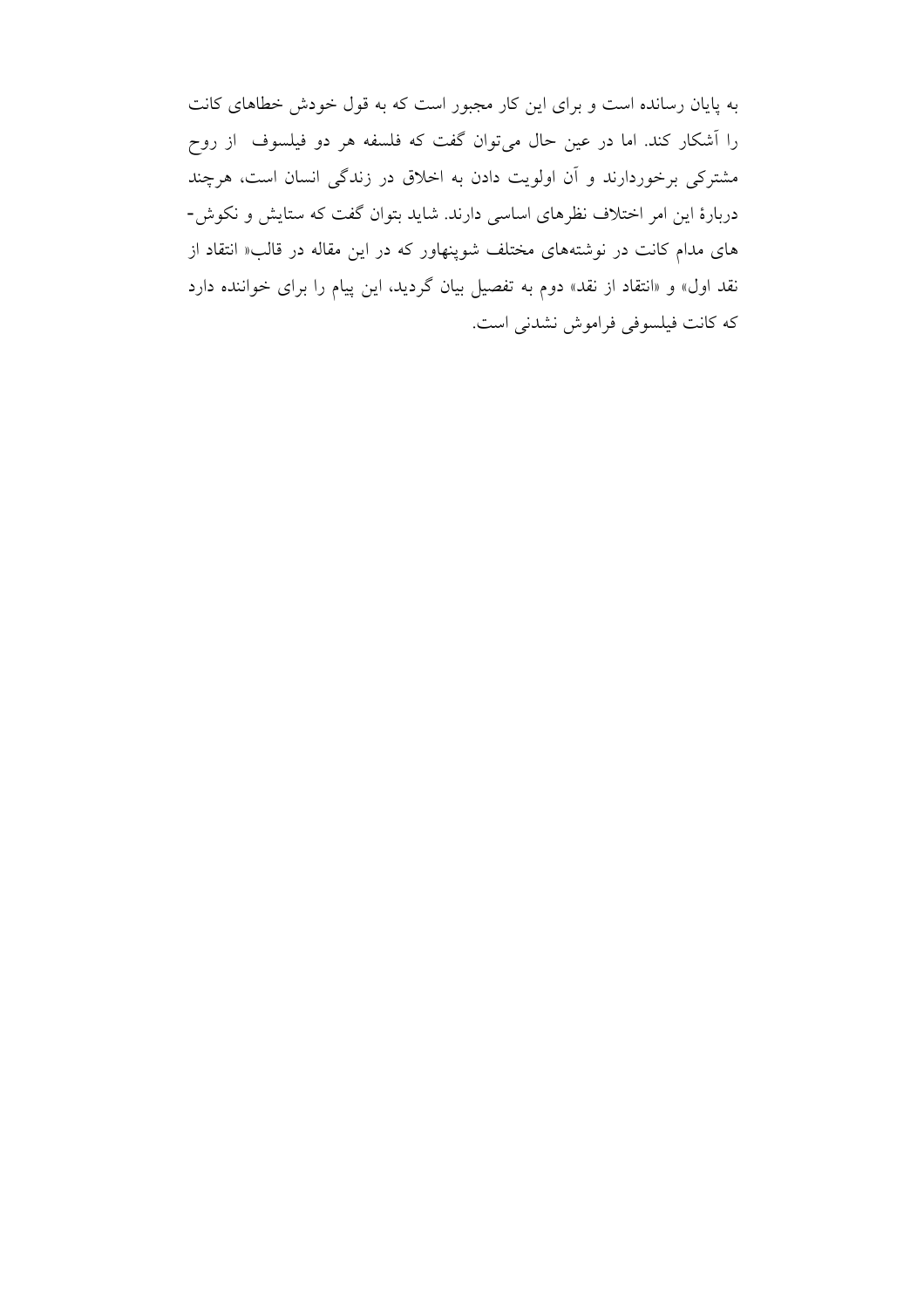۱- تأثیر این عوامل را در کتابهای شوینهاور به خصوص در کتاب *جهان همچون اراده و تصور* به وضوح می بینیم. بدون شک دربارهٔ متفکران و مکاتب تأثیر گذار بر اندیشهٔ او مقالات و کتابهای بی شماری منتشر گردیده که در اینجا صرفاً به دو نمونه از آنها اشاره میکنیم: مثلاً دربارهٔ« نقش افلاطون و پودایسم در فلسفهٔ شوپنهاور» مے توان به آثار زیر مراجعه نمود:

Hein, Hilde. (1966). 'Schopenhauer and Platonic Ideas'. Journal of the History of Philosophy 4, 133-44.

Nanajivako, Bikkhu. (1970). Schopenhauer and Buddhism Kandy, Sri Lanka: Buddhist Publication Society.

۲– لیکن ناگفته نماند این وضعیت تحسین و تقبیح منحصر به کانت نیست؛ بلکه در مورد هگل نيز صادق است. او از هگل بيش از كانت بيزار بود. او اساسا اخلاق هگل را «احمق»، «شارلاتان» و «زمخت» توصيف مي كند. براي مطالعهٔ بيشتر به صفحه ۷۰ كتاب مذكور مراجعه كنيد: Schopenhauer, Arthur. (1915). The basis of morality. Translated by

Arthur B. Bullock. Ruskin house.p.v.

۳- البته برخی مفسرین معتقدند که شوینهاور بین ایدهآلیسم استعلایی کانت و رئالیسم ماتر بالیست<sub>ی</sub> در نوسان است. برای مطالعه بیشتر به مقاله «خود از دیدگاه شوینهاور» نوشته گونتر زوللر در کتاب زیر مراجعه کنید:

Vandenabeele, Bart (2012). A Companion to Schopenhauer. (Blackwell Companions to Philosophy) John Wiley & Sons

۴– از نظر شوینهاور جهان و پدیدارهای آن( از جمله نیروهای طبیعی اشیاء) نیز تجلی ارادهاند. او می نویسد: «بعلاوه نیروی طبیعی پدیداری {ناشی} از اراده است و هیچ نیرویی نیز بدون جوهر مادي پديدار نمي شود و از اينرو جلوه و ظهور هيچ نيرويي نمي تواند، بدون تغيير مادي، رخ دهد»( Schopenhauer 2000,p.108). وي در كتاب *جهان همچون اراده و تصور* نيز مي نويسد كه «در اثرم درباب اراده در طبیعت اثبات کردهام که نیرویی که در طبیعت فعال است و عمل میکند با اراده درون خود ما یکی است»(شوینهاور ۱۳۹۰ ص ۱۰۲۷).پس اگر ذات جهان اراده است، می-توان گفت به زعم شوينهاور جهان مادي خصلتي اخلاقي نيز دارد. البته خود شوينهاور صراحتاً به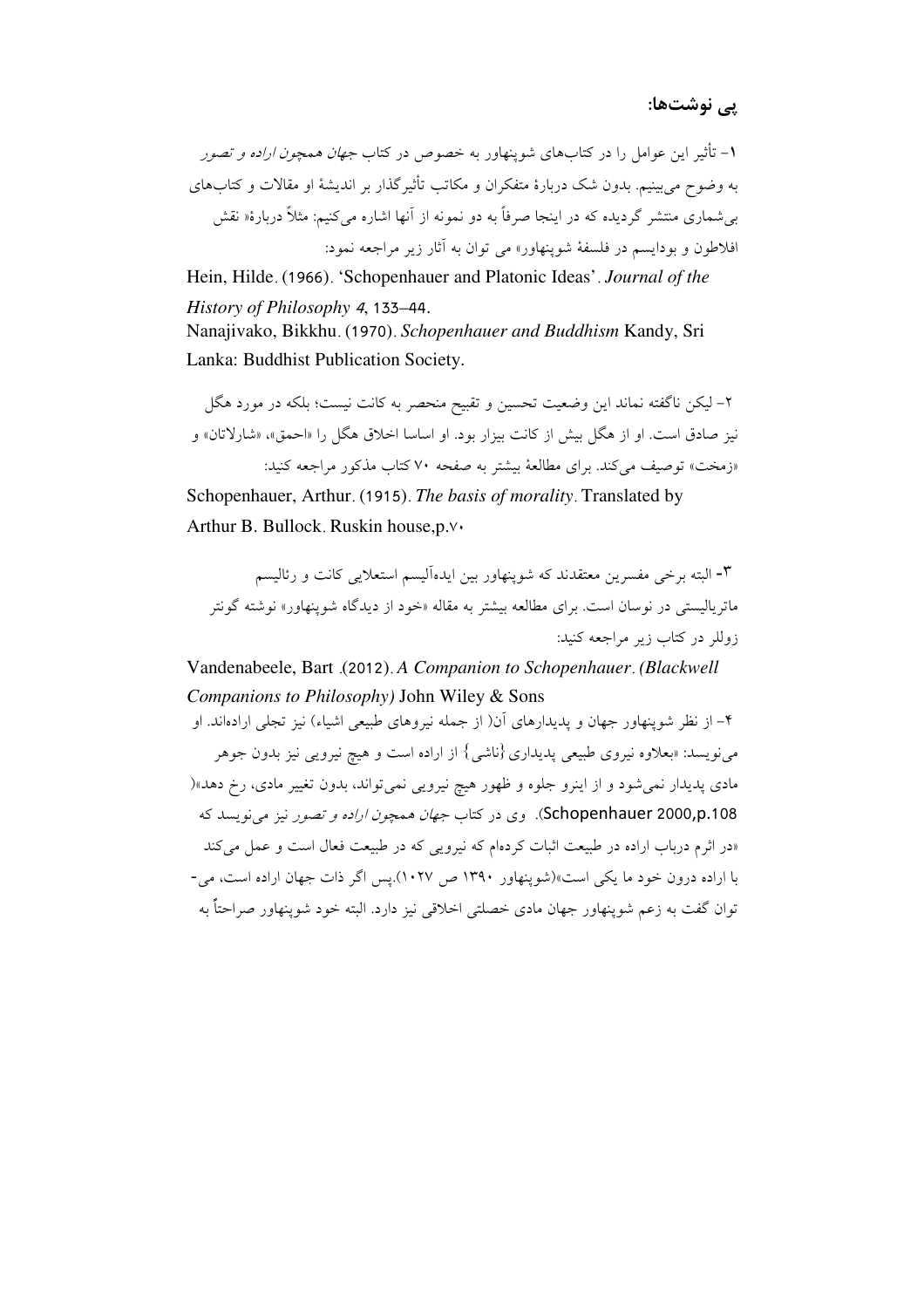این مطلب اعتراف نموده است:«اینکه جهان فقط معنایی فیزیکی دارد و نه معنای اخلاقی خطابی بنيادي إست»( Schopenhauer 2000.p.201). ۵– شوینهاور همچنین احترام بالایی برای برکلی قائل است و او را دارای شهرتی فناناپذیر وصف می کند. ر.ک: تایشمن، جنی و وایت، گراهام. (۱۳۸۶). *فلسفهٔ اروپایی در عصر نو* ، ترجمه محمدسعید حنایی کاشانی، نشر مرکز، تھران ۶– شایان ذکر است که شوپنهاور از ایدهآلیسم برکلی نیز تاثیر پذیرفته است . جملهٔ معروف برکلی که «ادراک شدن همان وجود داشتن است» در جملهٔ معروف شوپنهاور یعنی «جهان تصور من است» منعکس شده است. برای مطالعه بیشتر می توانید به صفحات ۲۹ و ۳۰ و ۳۱ کتاب زیر مراجعه نماسد:

Janaway, Christopher. (2002). Schopenhauer: A Very Short Introduction, oxford university press.

۷– اگویسم مبتنی بر این فرض است که فرد واحدی خودبسنده است و هرچیزی دیگری برای او امری بیگانه است. برای مطالعه بیشتر به منبع زیر مراجعه کنید:

Edwards, Paul. (1977). The encyclopedia of philosophy, Macmillan Publishing Co.P.331

٨- وابسته به انجمن سلطنتي يژوهش هاي علمي نروژي(Royal Norwegian Society of (Scientific Studies

۹- برای مطالعه بیشتر به مقدمه کتاب(ص xi ) دو مساله بنیادی اخلاق شوینهاور مراجعه کنید که توسط کریستوفر یاناوی(Christopher Janaway) نوشته شده است. ۱۰- او حتی می گوید که مردم امر مطلق کانت را به لوح سنگی حضرت موسی تشبیه می کنند. . ک:

Schopenhauer, Arthur (1889). On the Fourfold Root of the Principle of Sufficient Reason and On the Will in Nature: Two Essays by Schopenhauer trans. Mme Karl Hillebrand , London: George Bell and Sons, p.142

١١- براي مطالعه بيشتر به صفحات ١٠۴ الى ١٠۶ كتاب *يايه اخلاق* مراجعه كنيد.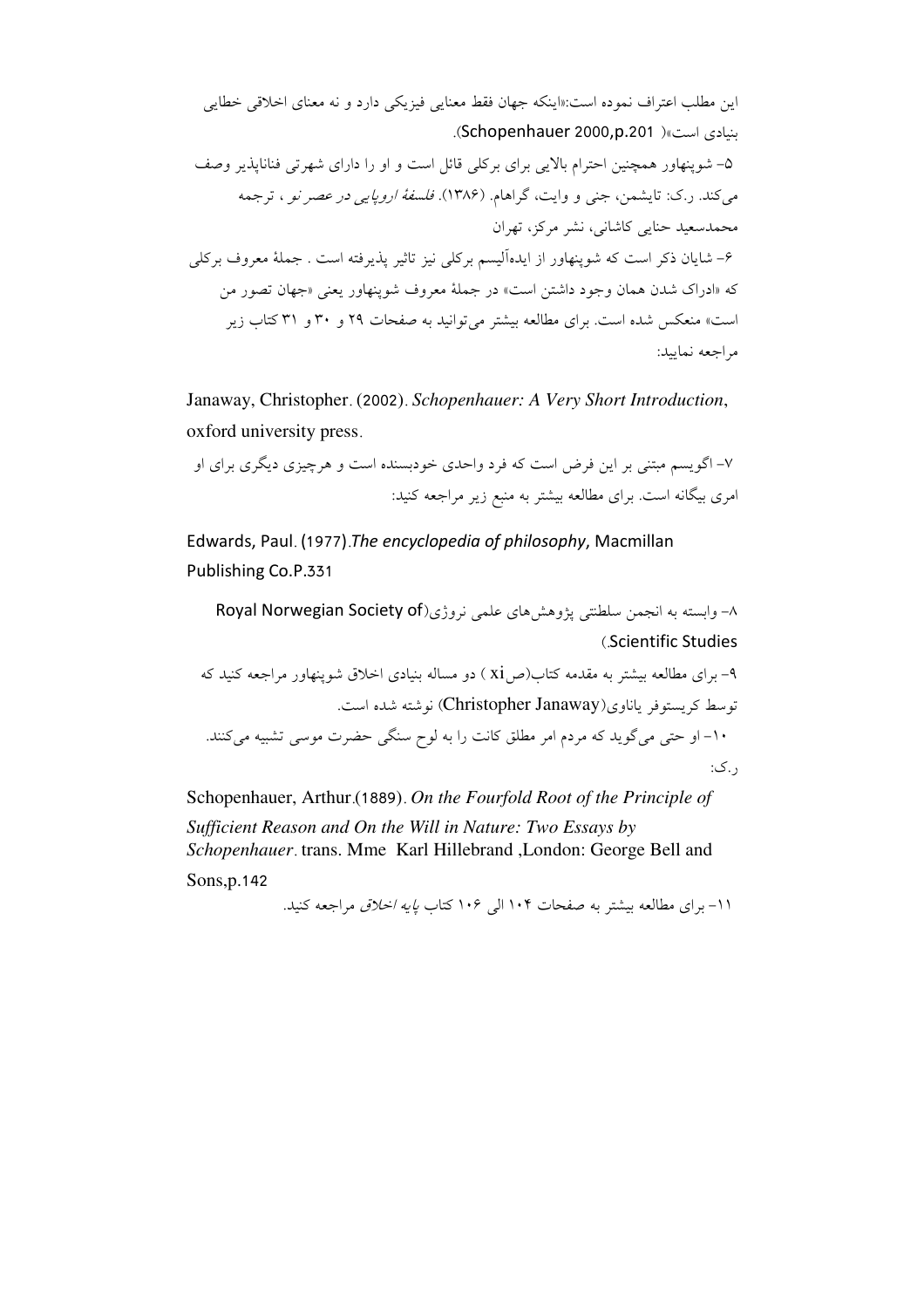١٢- وظيفهگرايي يا deontology اصطلاحي است كه از واژه يوناني δέον يا deon "الزام"، "تكليف يا وظيفه" و λογία يا logia تشكيل يافته است. واژه وظيفهگرايي را نخستين بار، جرمي بنتام در کتاب خود، وظیفهگرایی یا علم اخلاق، مطرح کرد. واژهٔ انگلیسی deontologism ترکیبی است از deonto به معنای «تکلیف» یا «وظیفه» و «logos» به معنای «شناخت»(موحدی، ١٣٨٩ ص ١٤٥).

۱۳– برای مطالعه بیشتر به صفحات ۱۱۸ الی ۱۲۰ کتاب زیر مراجعه کنید: ذاکر زاده، ابوالقاسم. (۱۳۸۶). *فلسفة شوپنهاور*. انتشارات الهام، تهران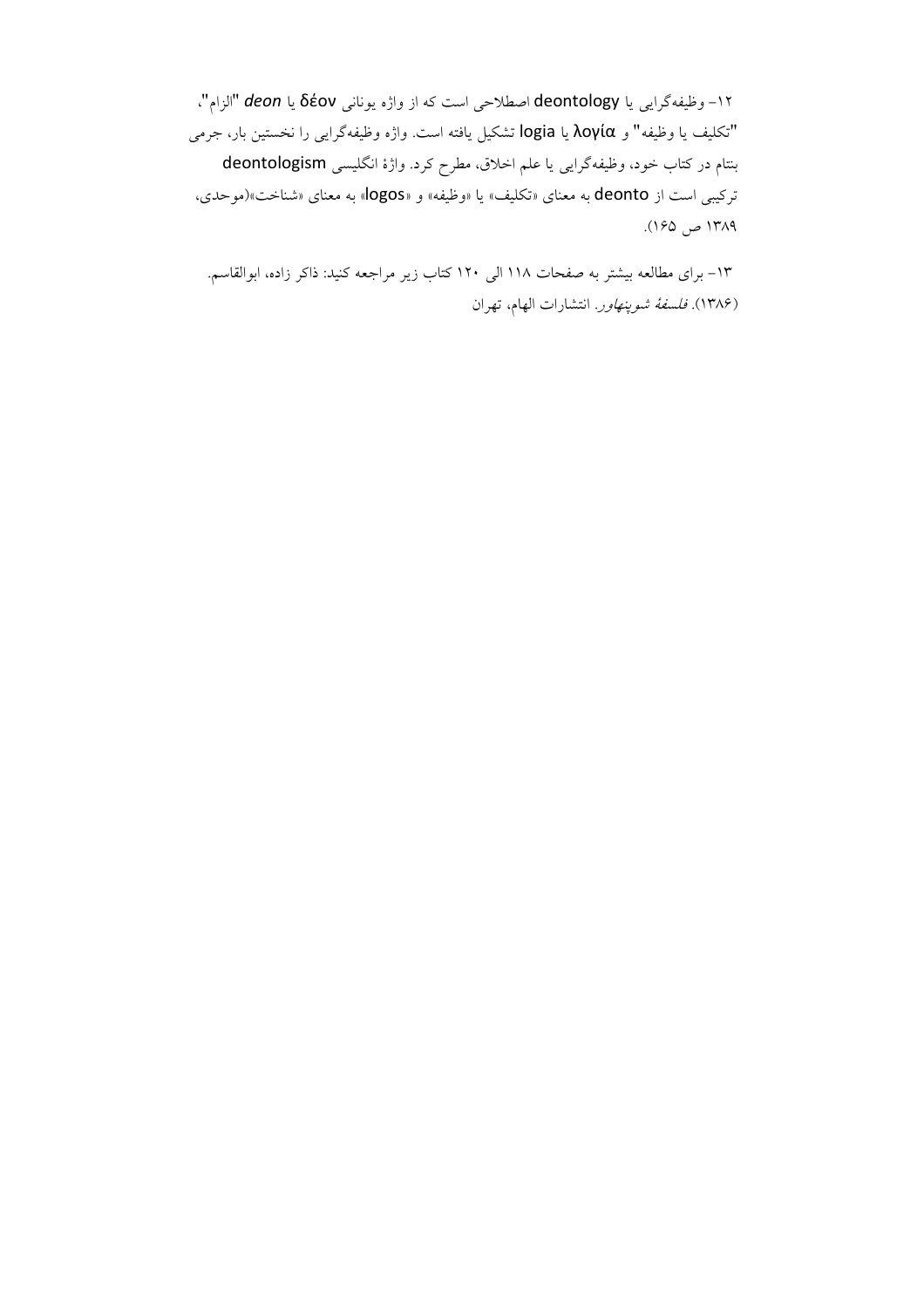7- Cartwright, David E. (2005). Historical dictionary of Schopenhauer's

*philosophy*. Library of Congress Catalogmg-in-Publkation Data

8- Edwards, Paul (1977)The encyclopedia of philosophy, Macmillan Publishing Co

9- Hannan, Barbara (2009) The riddle of the world: a reconsideration of Schopenhauer's philosophy, Oxford University Press, Inc.

10- Hein, Hilde, (1955) 'Schopenhauer and Platonic Ideas', Journal of the

History of Philosophy F, Irr-FF

11- Janaway, Christopher (2002) Schopenhauer: A Very Short Introduction, oxford university press

12- Mannion ,Gerard (2003) Schopenhauer, religion and morality: the humble path to ethics, Ashgate

13- Magee, Bryan,(2002) The Philosophy of Schopenhauer, Oxford: Clarendon Press.

14- Nanajivako, Bikkhu, (1970) Schopenhauer and Buddhism (Kandy, Sri Lanka: Buddhist Publication Society.